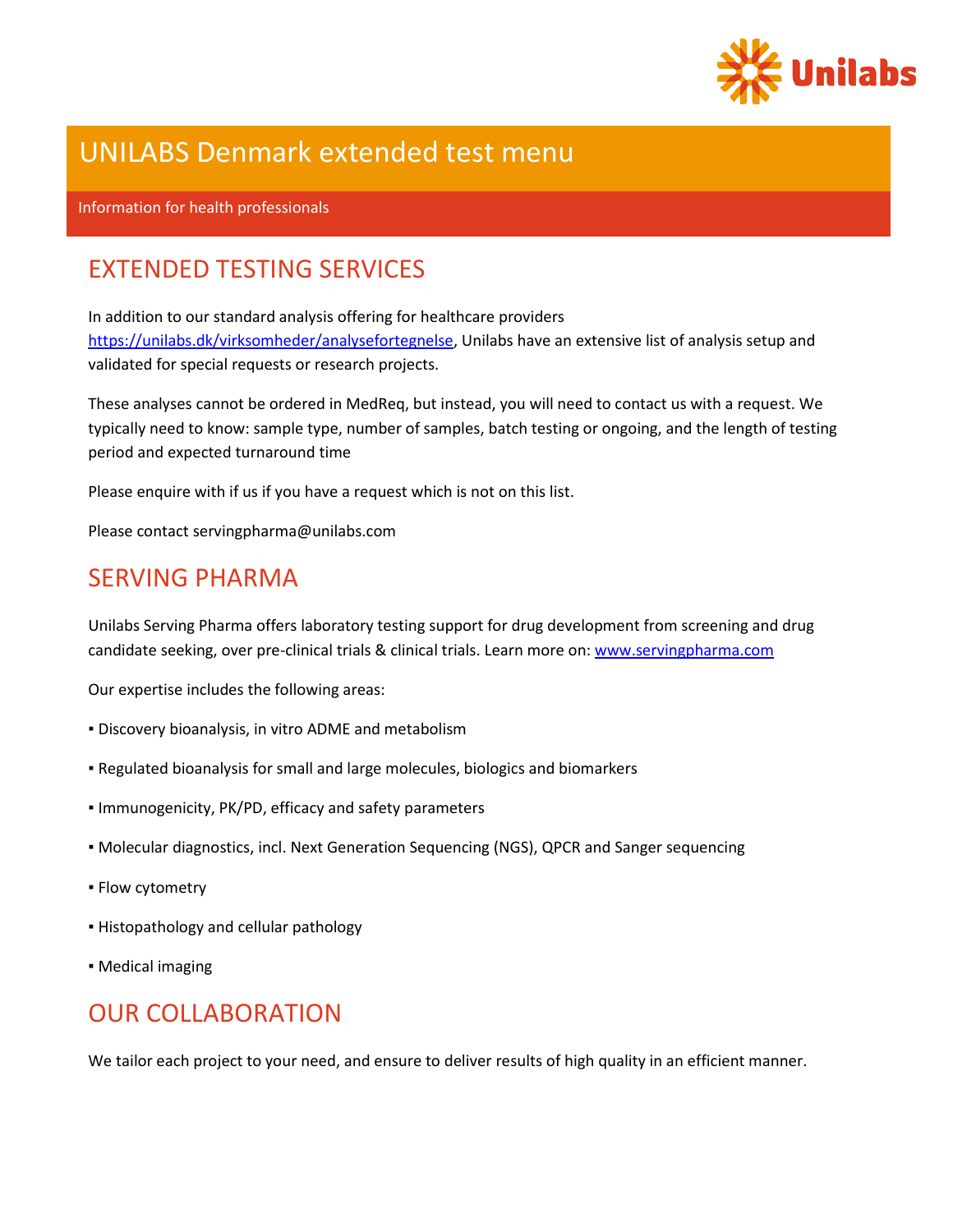| <b>Code</b>       | <b>Name</b>                                 | <b>Specimen</b> |
|-------------------|---------------------------------------------|-----------------|
| A1ANTI            | Alpha-1-Antitrypsin                         | Serum           |
| A1FETOLCR         | Alpha-1-Fetoprotein                         | <b>CSF</b>      |
| A1FETOLIQ         | Alpha-1-Fetoprotein                         | Amniotic fluid  |
| A1FETOLQAS        | Alpha-1-Fetoprotein                         | Ascetic fluid   |
| A1FETOLQPL        | Alpha-1-Fetoprotein                         | Pleural fluid   |
| A1FETOX           | Alpha-Fetoprotein (AFP)                     | Serum           |
| A1GLUCO           | Alpha-1-Acid Glycoprotein                   | Serum           |
| <b>ACALCULO</b>   | Kidney stone analysis                       | Kidney stone    |
| <b>ACPEPCICL</b>  | Anti-Cyclic Citrullinated Peptide (CCP) ab. | Serum           |
| <b>ACREA</b>      | Creatinine clearance                        | Spot urine      |
| <b>ACTH</b>       | Adrenocorticotropic Hormone (ACTH)          | Plasma          |
| <b>ADH</b>        | Arginine Vasopressin (Argipressin)          | Plasma          |
| <b>ACTIAC</b>     | Anti-Actin ab, IgG                          | Serum           |
| <b>ADALA</b>      | Adenosine Deaminase (ADA)                   | Ascetic fluid   |
| <b>ADALP</b>      | Adenosine Deaminase (ADA)                   | Pleural fluid   |
|                   |                                             | Pericardial     |
| <b>ADALPER</b>    | Adenosine Deaminase (ADA)                   | fluid           |
| <b>ADASU</b>      | Adenosine Deaminase (ADA)                   | Serum           |
| <b>ADENOACG</b>   | Adenovirus ab, IgG                          | Serum           |
| ADENOAGHE         | Adenovirus Ag, Feces                        | Feces           |
| <b>ADRENALI</b>   | Epinephrine                                 | Plasma          |
| ADRENALI2         | Epinephrine                                 | 24hs urine      |
| <b>AGH</b>        | <b>Fatty Acids</b>                          | Feces           |
| <b>AGLUBRU</b>    | Brucella ab, total                          | Serum           |
| <b>AGNEUROAC</b>  | Anti-Neuronal ab. panel, Immunoblot         | Serum           |
| <b>AGPLASMO</b>   | Plasmodium HRP2 Ag.                         | Whole blood     |
| AGREGAPLAQ        | Heparin-PF4 IgG Antibody (HIT), Plasma      | Plasma          |
| AL                | Aluminum                                    | Plasma          |
| AL <sub>2</sub>   | Aluminum                                    | Spot urine      |
| <b>ALB</b>        | Albumin                                     | Serum           |
| <b>ALPISOEN</b>   | Alkaline Phosphatase, Isoenzymes, Serum     | Serum           |
| ALB <sub>2</sub>  | Albumin, Urine                              | Spot urine      |
| ALB224H           | Microalbumin                                | 24hs urine      |
| <b>ALBUMINOI</b>  | Anti-RH agglutinins                         | Serum           |
| <b>ALDOLASA</b>   | Aldolase                                    | Serum           |
| <b>ALDOS</b>      | Aldosterone                                 | Serum           |
| ALDOS2            | Aldosterone                                 | 24hs urine      |
| <b>ALMI</b>       | Starch granules                             | Feces           |
| <b>ALP</b>        | Alkaline Phosphatase                        | Serum           |
| <b>ALPISOENOS</b> | Alkaline Phosphatase, Bone                  | Serum           |
| AMA               | Anti-mitochondrial ab. (AMA)                | Serum           |
| AMAM2             | Anti-Mitochondrial M2 ab.                   | Serum           |
| AMEBAAC           | Entamoeba histolytica ab, IFI               | Serum           |
| AMEBAFeces        | Entamoeba histolytica ab                    | Feces           |
| AMH               | Anti-Mullerian Hormone                      | Serum           |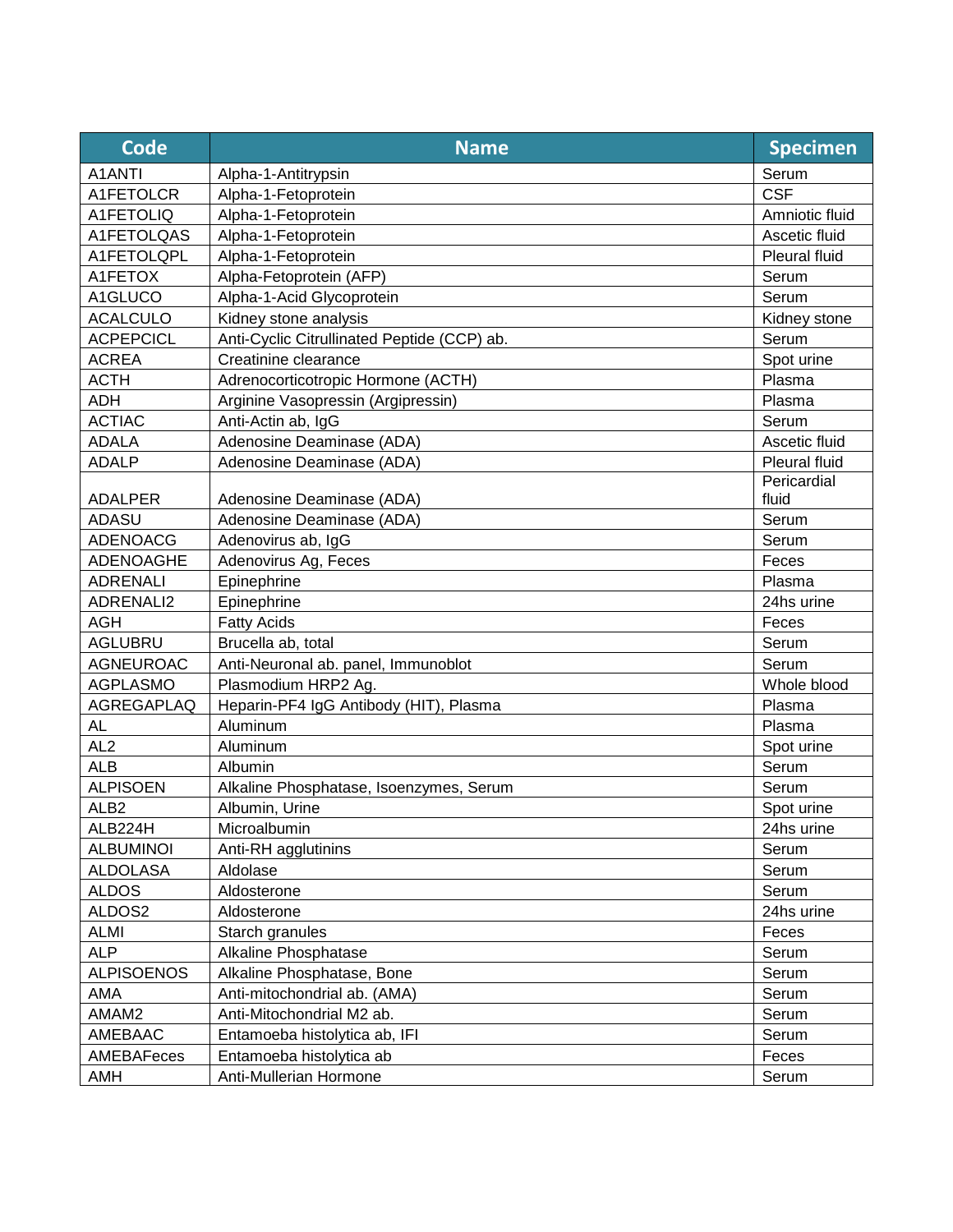| Code              | <b>Name</b>                                                    | <b>Specimen</b> |
|-------------------|----------------------------------------------------------------|-----------------|
| AMI               | Amylase                                                        | Serum           |
| AMI <sub>2</sub>  | Amylase                                                        | Spot urine      |
| <b>AMIPAN</b>     | Amylase, Pancreatic                                            | Serum           |
| <b>ANA</b>        | Anti-Nuclear ab. (ANA) over HEp2                               | Serum           |
| <b>ANALP</b>      | Anti-Nuclear ab. (ANA) over HEp2                               | Pleural fluid   |
| <b>ANCA</b>       | Anti-Neutrophil Cytoplasmic ab. (ANCA)                         | Serum           |
| ANCA_MPO          | Anti-Myeloperoxidase (MPO-ANCA) ab.                            | Serum           |
| ANCA_PR 3         | Anti-Proteinase-3 (PR-3-ANCA) ab.                              | Serum           |
| <b>ANFETA</b>     | Amphetamines, metabolites                                      | Spot urine      |
| ANTIDEPRE         | Tricyclic Antidepressants (TCA)                                | Serum           |
| <b>ANTIDNACRI</b> | Anti-DNA Double-Stranded (dsDNA) ab. (over Chritidia Luciliae) | Serum           |
| <b>ANTIKUAC</b>   | Anti-Ku ab.                                                    | Serum           |
| <b>ANTIMALCR</b>  | Anti-Ma (Ma1, Ma2-Ta) ab.                                      | <b>CSF</b>      |
| <b>ANTIPDGIGA</b> | Anti-Gliadin Deamidated Peptide ab, IgA                        | Serum           |
| <b>ANTIPDGIGG</b> | Anti-Gliadin Deamidated Peptide ab, IgG                        | Serum           |
| <b>APOA</b>       | Apolipoprotein A1                                              | Serum           |
| <b>APOB</b>       | Apolipoprotein B                                               | Serum           |
| <b>APTTCO</b>     | Activated Partial Thromboplastin Time (APTT), Plasma           | Plasma          |
| <b>ASCA</b>       | Saccharomyces cerevisiae ab, IgA                               | Serum           |
| <b>ASCAG</b>      | Saccharomyces cerevisiae ab, IgG                               | Serum           |
| <b>ASLO</b>       | Antistreptolysin O                                             | Serum           |
| <b>ATIII</b>      | Antithrombin III Activity                                      | Plasma          |
| <b>AURAMI</b>     | <b>Auramine Stain</b>                                          | Sputum          |
| <b>BCAROTENO</b>  | Beta-Carotene                                                  | Serum           |
| <b>B2GLICOACG</b> | Anti-Beta-2 Glycoprotein 1 ab, IgG                             | Serum           |
| <b>B2GLICOACM</b> | Anti-Beta-2 Glycoprotein 1 ab, IgM                             | Serum           |
| <b>B2MICRO</b>    | Beta-2-Microglobulin                                           | Serum           |
| B2MICRO2          | Beta-2-Microglobulin                                           | Spot urine      |
| <b>BAAR</b>       | Ziehl Neelsen Stain                                            | Sputum          |
| BARBITU2          | Barbiturates, metabolites                                      | Spot urine      |
| <b>BASO</b>       | Basophils %                                                    | Whole blood     |
| BASO#             | <b>Total basophils</b>                                         | Whole blood     |
| BCRABL190         | BCR-ABL gene rearrangement (p190) t(9;22)                      | Whole blood     |
| BCRABL190M        | BCR-ABL gene rearrangement (p190) t(9;22)                      | Bone marrow     |
| BCRABL19MC        | BCR-ABL gene rearrangement (p190) t(9;22), qualitative         | Bone marrow     |
| BCRABL19SC        | BCR-ABL gene rearrangement (p190) t(9;22), qualitative         | Whole blood     |
| BCRABL210         | BCR-ABL gene rearrangement (p210) t(9;22)                      | Whole blood     |
| BCRABL210M        | BCR-ABL gene rearrangement (p210) t(9;22)                      | Bone marrow     |
| BCRABL21MC        | BCR-ABL gene rearrangement (p210) t(9;22), qualitative         | Bone marrow     |
| BCRABL21SC        | BCR-ABL gene rearrangement (p210) t(9;22), qualitative         | Whole blood     |
| BCRABL230         | BCR-ABL gene rearrangement (p230) t(9;22)                      | Whole blood     |
| <b>BCRABLFISH</b> | BCR-ABL gene rearrangement t(9;22), FISH                       | Whole blood     |
| <b>BENCEJONES</b> | Monoclonal Protein Study (Bence Jones Proteins)                | 24hs urine      |
| BENZODI2          | Benzodiazepines                                                | Spot urine      |
| <b>BETA</b>       | Beta globulins                                                 | Serum           |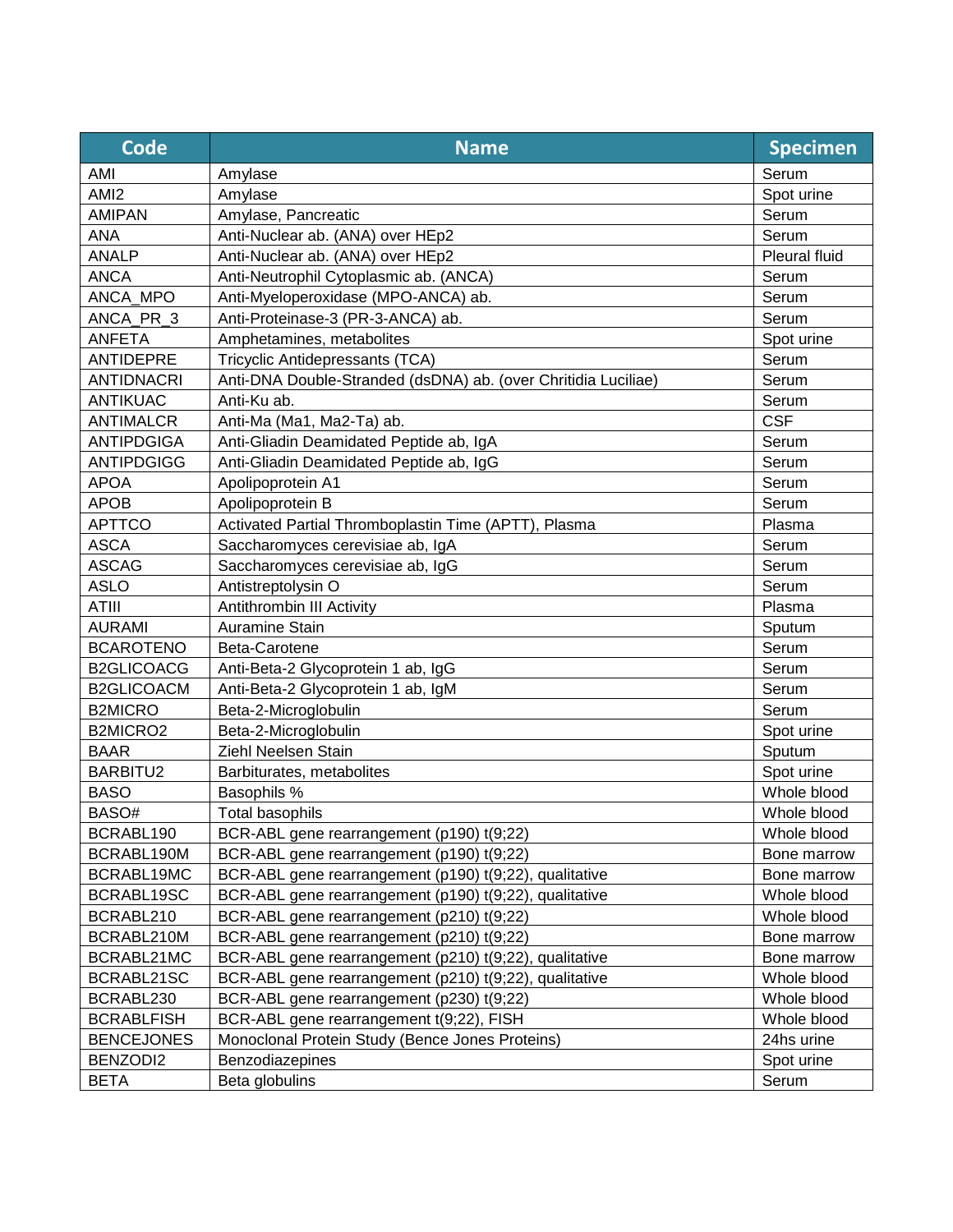| Code              | <b>Name</b>                                      | <b>Specimen</b>      |
|-------------------|--------------------------------------------------|----------------------|
| BETA_CTX          | Beta-CrossLaps (Beta-CTx)                        | Serum                |
| BETAHCG 1         | Beta-Human Chorionic Gonadotropin, Total         | Serum                |
| <b>BETAHCGLI.</b> | Beta-Human Chorionic Gonadotropin, Free          | Serum                |
| <b>BICARBONAV</b> | Bicarbonate                                      | Whole blood          |
| <b>BILD</b>       | Bilirubin, Direct                                | Serum                |
| <b>BILI</b>       | <b>Indirect Bilirrubin</b>                       | Serum                |
| <b>BILIARES</b>   | Bile Acids, Total                                | Serum                |
| <b>BILT</b>       | Bilirubin, Total                                 | Serum                |
| <b>BORDEPEACG</b> | Bordetella Pertussis ab, IgG                     | Serum                |
| <b>BORRELIACG</b> | Borrelia burgdorferi ab, IgG                     | Serum                |
| <b>BORRELIACM</b> | Borrelia burgdorferi ab, IgM                     | Serum                |
| <b>BRUANTIGLO</b> | Brucella Antiglobulin, agglutination             | Serum                |
| <b>BRUCELAACG</b> | Brucellosis ab, IgG                              | Serum                |
| <b>BRUCELAACM</b> | Brucellosis ab, IgM                              | Serum                |
| <b>BURSTEST</b>   | Neutrophil oxidative capacity test               | Whole blood          |
| C1ESTERAA         | C1 Esterase Inhibitor, activity                  | Plasma               |
| C1ESTERAP         | C1 Esterase (C1ES) Inhibitor Ag                  | Serum                |
| C1Q               | Complement C1q                                   | Serum                |
| C203              | C203-Ampicillin ab, IgE                          | Serum                |
| C204              | C204-Amoxicillin ab, IgE                         | Serum                |
| C <sub>3</sub>    | Complement C3                                    | Serum                |
| C <sub>4</sub>    | Complement C4                                    | Serum                |
| C70               | C70-Insulin porcine ab, IgE                      | Serum                |
| C74               | C74-Gelatin bovine ab, IgE                       | Serum                |
| CA                | Calcium, Total                                   | Serum                |
| CA CREA           | Calcium-Creatine ratio                           | Spot urine           |
| CA_MG             | Calcium                                          | Spot urine           |
| <b>CA50</b>       | <b>CA 50</b>                                     | Serum                |
| CA125             | Cancer Ag 125 (CA 125)                           | Serum                |
| CA125LP           | CA 125                                           | <b>Pleural fluid</b> |
| CA125LQAS         | CA 125                                           | Ascitic fluid        |
| CA153             | Cancer Ag 15-3 (CA15-3)                          | Serum                |
| CA153LP           | CA 15-3                                          | Pleural fluid        |
| CA153LQAS         | CA 15-3                                          | Ascitic fluid        |
| CA199             | Carbohydrate Ag 19-9 (CA 19-9)                   | Serum                |
| CA199LP           | CA 19-9                                          | Pleural fluid        |
| <b>CADENASKA</b>  | Lymphoid marker light chains Kappa               | Whole blood          |
| <b>CADENASLA</b>  | Marker Linfoid light chains Lambda               | Whole blood          |
| <b>CADKAPPA</b>   | Kappa light chains                               | Serum                |
| CADKAPPA2         | Kappa light chains                               | 24hs urine           |
| <b>CADLAMBDA</b>  | Lambda light chains                              | Serum                |
| CADLAMBDA2        | Lambda light chains                              | 24hs urine           |
| CADLIGER2         | Kappa and Lambda Free Light Chains, Quantitative | 24hs urine           |
| <b>CADLIGERAS</b> | Kappa and Lambda Free Light Chains, Quantitative | Serum                |
| <b>CAIONISA</b>   | Calcium, Ionized                                 | Serum                |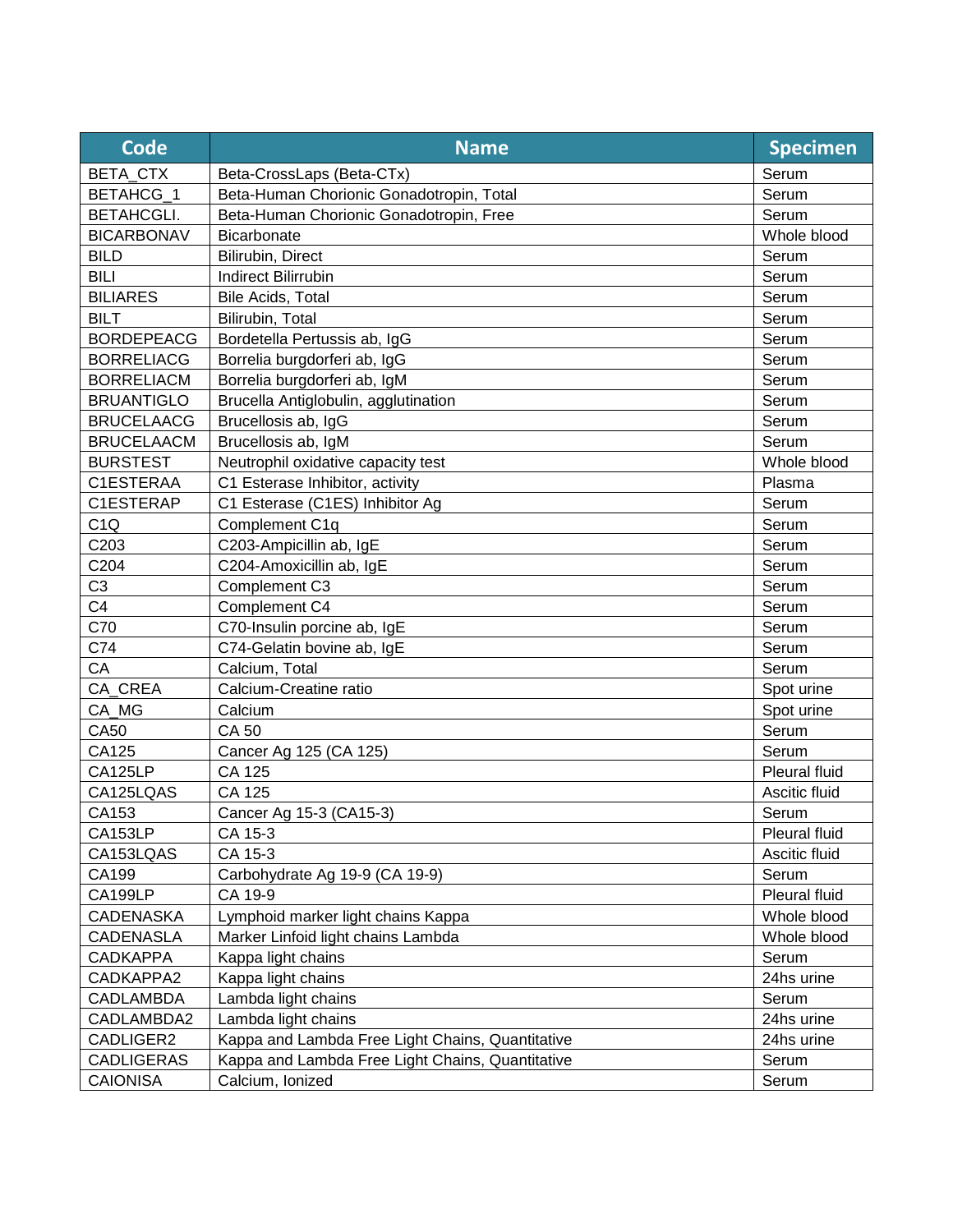| <b>Code</b>       | <b>Name</b>                                                                  | <b>Specimen</b> |
|-------------------|------------------------------------------------------------------------------|-----------------|
| <b>CALCITO</b>    | Calcitonin                                                                   | Serum           |
| <b>CALPROHECE</b> | Calprotectin, Feces                                                          | Feces           |
|                   |                                                                              | Placas          |
| <b>CAMBIENTAL</b> | Microbiological environmental control (Bacteria and Fungi)                   | ambiente        |
| <b>CAMPYLOACA</b> | Helicobacter pylori ab, IgA                                                  | Serum           |
| <b>CAMPYLOACG</b> | Helicobacter pylori ab, IgG                                                  | Serum           |
| <b>CANDIDAAC</b>  | Candida Albicans ab.                                                         | Serum           |
| <b>CANNA</b>      | Carboxy-Tetrahydrocannabinol (THC), metabolites                              | Spot urine      |
| CARBA             | Carbamazepine, Total                                                         | Serum           |
| <b>CARDIOACG</b>  | Anti-Cardiolipin ab, IgG                                                     | Serum           |
| <b>CARDIOACM</b>  | Anti-Cardiolipin ab, IgM                                                     | Serum           |
| CARIOAMNIO        | Karyotype                                                                    | Amniotic fluid  |
| <b>CARIOFOLIC</b> | Karyotype, Cord blood                                                        | Cord blood      |
|                   |                                                                              | Abortive        |
| <b>CARIOTEJID</b> | Karyotype                                                                    | tissue          |
| <b>CARIOTIPO</b>  | Karyotype                                                                    | Whole blood     |
| <b>CATECOF</b>    | Catecholamine Fractionation, Free, Plasma                                    | Plasma          |
| <b>CATEFRALI</b>  | Catecholamine Fractionation, Free, Urine                                     | Spot urine      |
| <b>CEA</b>        | Carcinoembryonic Antigen (CEA)                                               | Serum           |
| <b>CEALIQ</b>     | Carcinoembryonic Antigen (CEA)                                               | Pleural fluid   |
| <b>CELNK</b>      | Natural Killer (NK)-Natural Killer T (NKT) Cell Subsets, Quantitative, Blood | Whole blood     |
| <b>CELPARIEAC</b> | Anti-Parietal Cell ab.                                                       | Serum           |
| <b>CELULASNK</b>  | Natural Killer (NK)-Natural Killer T (NKT) Cell Subsets, Quantitative        | Whole blood     |
| <b>CENTROMEAC</b> | Anti-Centromere ab.                                                          | Serum           |
| <b>CERULO</b>     | Ceruloplasmin                                                                | Serum           |
| <b>CETONICOS</b>  | Ketone Bodies                                                                | Serum           |
| <b>CH50</b>       | Haemolytic Complement (CH50), Activity                                       | Serum           |
| <b>CHCM</b>       | Mean corpuscular hemoglobin concentration (MCHC)                             | Whole blood     |
| <b>CHEC</b>       | Fat                                                                          | Feces           |
| <b>CHLAPNEACG</b> | Chlamydia pneumoniae ab, IgG                                                 | Serum           |
| CHLAPNEACM        | Chlamydia pneumoniae ab, IgM                                                 | Serum           |
| <b>CHLATRAACG</b> | Chlamydia trachomatis ab, IgG                                                | Serum           |
| CHLATRAACM        | Chlamydia trachomatis ab, IgM                                                | Serum           |
|                   |                                                                              | Endocervical    |
| <b>CHLATRAAG</b>  | Chlamydia trachomatis Ag.                                                    | swab            |
| <b>CHOL</b>       | Cholesterol, Total                                                           | Serum           |
| <b>CISTATINAC</b> | Cystatin C                                                                   | Serum           |
| <b>CISTINABAL</b> | Cystine 24h                                                                  | 24hs urine      |
| <b>CITOACG</b>    | Cytomegalovirus (CMV) ab, IgG                                                | Serum           |
| <b>CITOACM</b>    | Cytomegalovirus (CMV) ab, IgM                                                | Serum           |
| <b>CITOSOLHAC</b> | Anti-Liver Cytosol (LC-1) ab.                                                | Serum           |
| CITRI2_MG         | Citrate                                                                      | 24hs urine      |
| <b>CITRICOSEM</b> | Citrate                                                                      | Semen           |
| <b>CK</b>         | Creatine Kinase (CK)                                                         | Serum           |
| <b>CL</b>         | Chloride                                                                     | Serum           |
| CL MG             | Chlorine                                                                     | Spot urine      |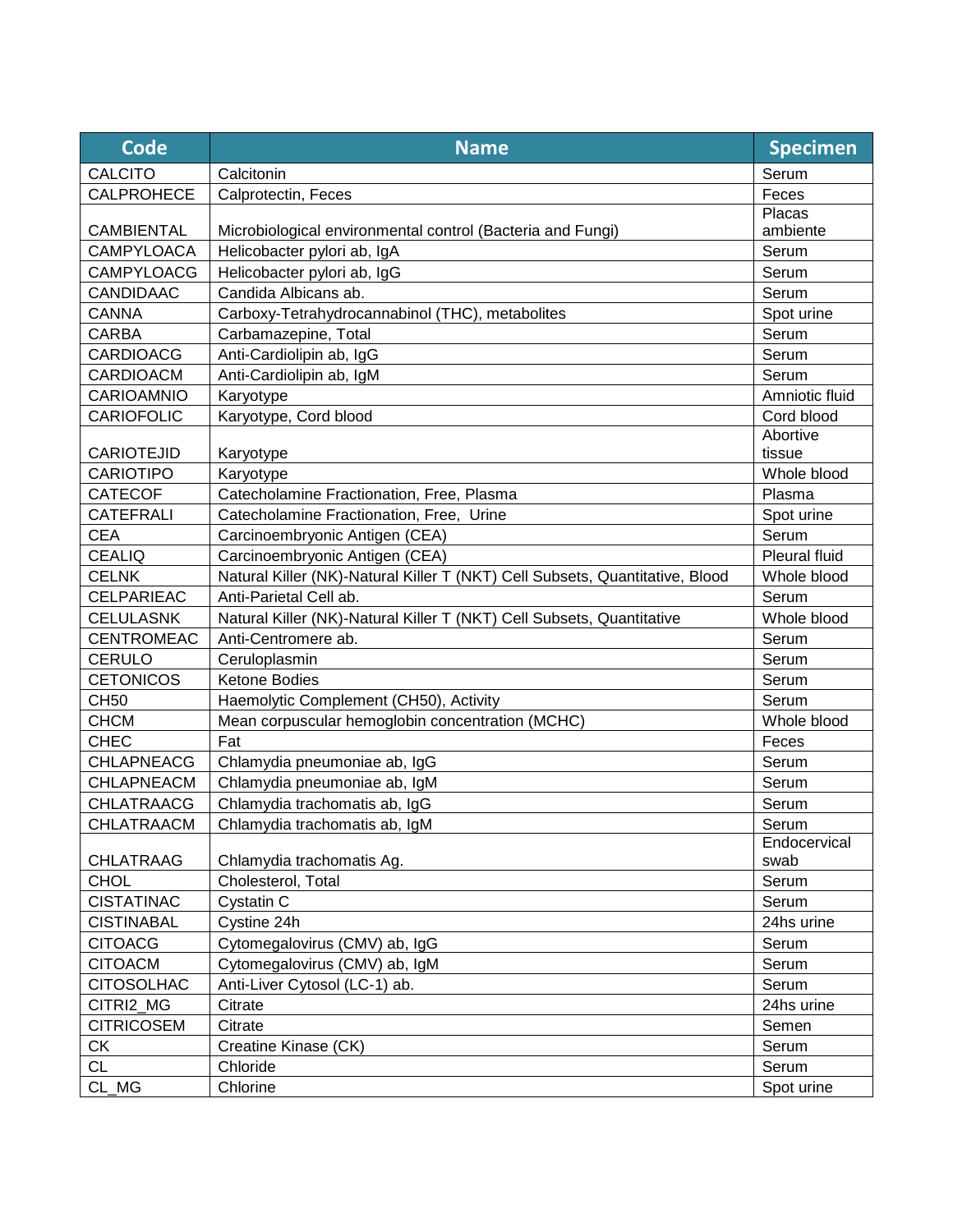| <b>CLDL</b><br>Serum<br>LDL Cholesterol, Serum<br><b>CMVAG</b><br>Cytomegalovirus (CMV) Ag.<br>Serum<br><b>CMVCARGA</b><br>Cytomegalovirus DNA Quantification, PCR, Plasma<br>Plasma<br>COCA<br>Cocaine, metabolites<br>Spot urine<br><b>COFACRISTO</b><br>Plasma<br>von Willebrand Factor, Activity |  |
|------------------------------------------------------------------------------------------------------------------------------------------------------------------------------------------------------------------------------------------------------------------------------------------------------|--|
|                                                                                                                                                                                                                                                                                                      |  |
|                                                                                                                                                                                                                                                                                                      |  |
|                                                                                                                                                                                                                                                                                                      |  |
|                                                                                                                                                                                                                                                                                                      |  |
|                                                                                                                                                                                                                                                                                                      |  |
| <b>COLI</b><br>Serum<br>Cholinesterase                                                                                                                                                                                                                                                               |  |
| <b>COOMBSBRU</b><br>Brucella, Coombs<br>Serum                                                                                                                                                                                                                                                        |  |
| <b>COOMBSD</b><br>Direct Antibody Testing (DAT)<br>Whole blood                                                                                                                                                                                                                                       |  |
| Indirect Antibody Testing (IAT)<br><b>COOMBSI</b><br>Whole blood                                                                                                                                                                                                                                     |  |
| COPRO2<br>Coproporphyrins<br>Spot urine                                                                                                                                                                                                                                                              |  |
| <b>COPROANTI</b><br>Culture, stool<br>Feces                                                                                                                                                                                                                                                          |  |
| <b>CORTI</b><br>Serum<br>Cortisol                                                                                                                                                                                                                                                                    |  |
| <b>CORTI MG</b><br>Cortisol<br>24hs urine                                                                                                                                                                                                                                                            |  |
| <b>COTININA</b><br>Cotinine<br>Spot urine                                                                                                                                                                                                                                                            |  |
| Serum<br><b>COTININASU</b><br>Cotinine (nicotine metabolite)                                                                                                                                                                                                                                         |  |
| <b>COXIEACG</b><br>Coxiella burnetii (Q Fever) Phase II ab, IgG<br>Serum                                                                                                                                                                                                                             |  |
| Serum<br><b>COXIEACM</b><br>Coxiella burnetii (Q Fever) Phase II ab, IgM                                                                                                                                                                                                                             |  |
| <b>COXIIACG</b><br>Coxiella burnetii (Q Fever) Phase I ab, IgG<br>Serum                                                                                                                                                                                                                              |  |
| <b>COXIIACM</b><br>Coxiella burnetii (Q Fever) Phase I ab, IgM<br>Serum                                                                                                                                                                                                                              |  |
| CT <sub>3</sub><br>Serum<br>T3 uptake                                                                                                                                                                                                                                                                |  |
| <b>CREA</b><br>Creatinine<br>Serum                                                                                                                                                                                                                                                                   |  |
| CREA_MG<br>Spot urine<br>Creatinine                                                                                                                                                                                                                                                                  |  |
| CREA2<br>Creatinine, Urine<br>Spot urine                                                                                                                                                                                                                                                             |  |
| Whole blood<br><b>CRIOAGLUTI</b><br>Cold Agglutinins, Screening                                                                                                                                                                                                                                      |  |
| <b>CRIOGLO</b><br>Cryoglobulins, Screening<br>Whole blood                                                                                                                                                                                                                                            |  |
| Chromogranin A<br><b>CROMOGRAA</b><br>Serum                                                                                                                                                                                                                                                          |  |
| <b>CRYPTOSPOR</b><br>Cryptosporidium<br>Feces                                                                                                                                                                                                                                                        |  |
| CU<br>Copper<br>Serum                                                                                                                                                                                                                                                                                |  |
| CU <sub>2</sub><br>Copper<br>Spot urine                                                                                                                                                                                                                                                              |  |
| <b>CUERPOSRED</b><br><b>Reducing Substances</b><br>Feces                                                                                                                                                                                                                                             |  |
| Spot urine<br><b>CUERPOSREO</b><br><b>Reducing Substances</b>                                                                                                                                                                                                                                        |  |
| Multiple                                                                                                                                                                                                                                                                                             |  |
| <b>CULTIHONGO</b><br>Fungus identification, Culture<br>specimens                                                                                                                                                                                                                                     |  |
| Multiple                                                                                                                                                                                                                                                                                             |  |
| <b>CULTIVO</b><br>Bacteria identification, Culture<br>specimens                                                                                                                                                                                                                                      |  |
| <b>CNailS</b><br>Fungus identification, Culture, Nails<br>Nail                                                                                                                                                                                                                                       |  |
| CV2AC<br>Serum<br>Anti-CV2 ab.                                                                                                                                                                                                                                                                       |  |
| CYFRA21 1<br>CYFRA 21-1<br>Serum                                                                                                                                                                                                                                                                     |  |
| D01<br>D1-House dust mite (Dermatophagoides pteronyssinus) ab, IgE<br>Serum                                                                                                                                                                                                                          |  |
| D02<br>D1-House dust mite (Dermatophagoides farinae) ab, IgE<br>Serum                                                                                                                                                                                                                                |  |
| D201- House dust mite (Blomia tropicalis) ab, IgE<br>D <sub>201</sub><br>Serum                                                                                                                                                                                                                       |  |
| D203-nDer p 2 House dust mite (Dermatophagoides pteronyssinus) ab, IgE<br>D <sub>203</sub><br>Serum<br>D205-rDer p 10 Tropomyosin, House dust mite (Dermatophagoides                                                                                                                                 |  |
| D <sub>205</sub><br>pteronyssinus) ab, IgE<br>Serum                                                                                                                                                                                                                                                  |  |
| D3-House dust mite (Dermathofagoides microceras) ab, IgE<br>D03<br>Serum                                                                                                                                                                                                                             |  |
| D70-Storage mite (Acarus siro) ab, IgE<br>Serum<br>D70                                                                                                                                                                                                                                               |  |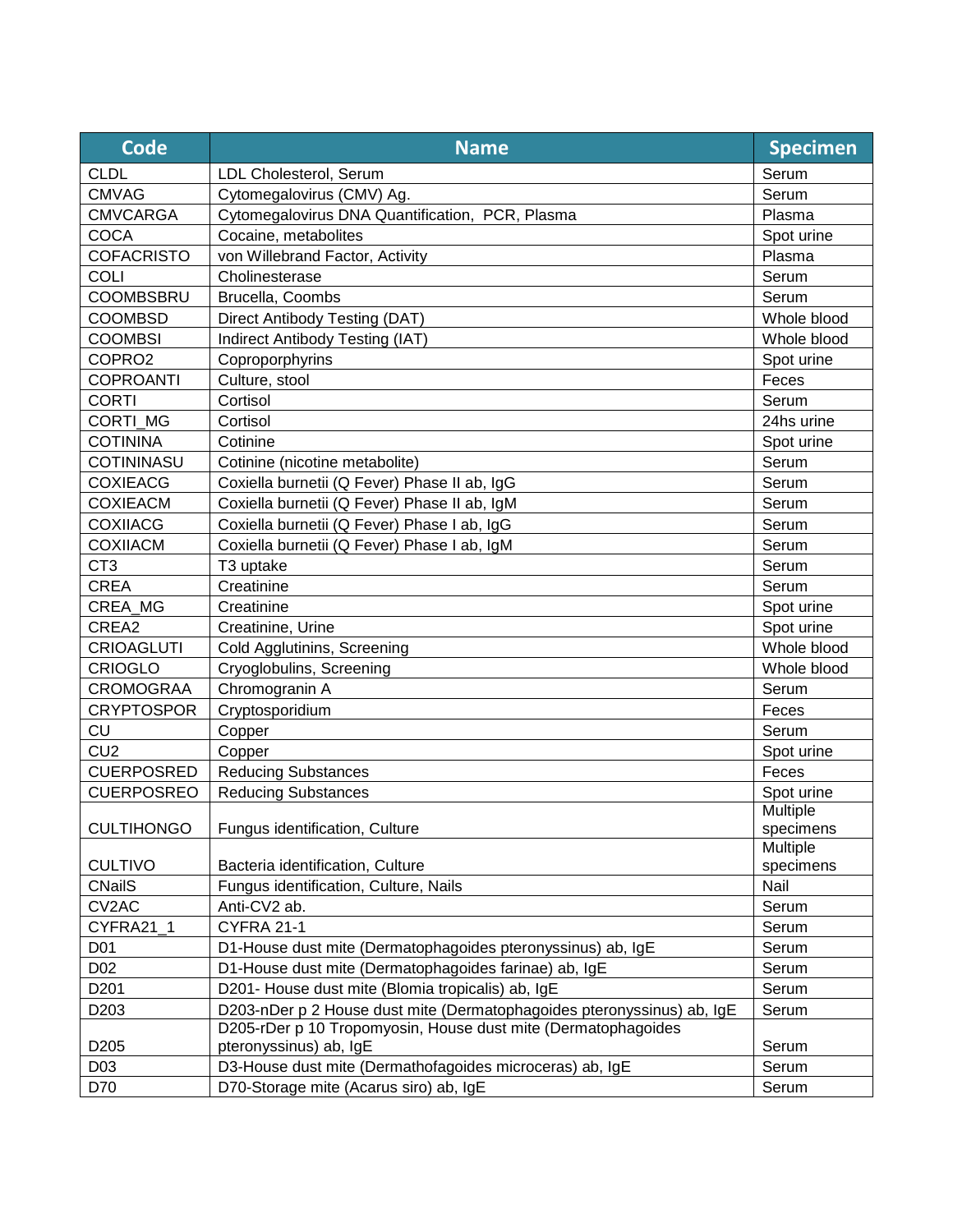| <b>Code</b>       | <b>Name</b>                                         | <b>Specimen</b> |
|-------------------|-----------------------------------------------------|-----------------|
| D71               | D71-Storage mite (Lepidoglyphus destructor) ab, IgE | Serum           |
| D72               | D72-Storage mite (Tyrophagus putrescentiae) ab, IgE | Serum           |
| D73               | D73-Storage mite (Glycyphagus domesticus) ab, IgE   | Serum           |
| D74               | D74-House Dust Mite (Euroglyphus maynei) ab, IgE    | Serum           |
| <b>DEHA</b>       | Dehydroepiandrosterone (DHEA)                       | Serum           |
| <b>DEHAS</b>      | Dehydroepiandrosterone Sulfate (DHEA-S)             | Serum           |
| DELTA4            | Androstenedione                                     | Serum           |
| <b>DENGUEACG</b>  | Dengue ab, IgG                                      | Serum           |
| <b>DENGUEACM</b>  | Dengue ab, IgM                                      | Serum           |
| <b>DESOXIPIRI</b> | Deoxypyridinoline                                   | Spot urine      |
| <b>DIFTERIACG</b> | Diphtheria Toxoid ab, IgG                           | Serum           |
| <b>DIGESEXA</b>   | Examination, stool                                  | Whole blood     |
| <b>DIGO</b>       | Digoxin                                             | Serum           |
| <b>DIHIDROTES</b> | Dihydrotestosterone                                 | Serum           |
| DIMERO_D          | DD-Dimer, Latex                                     | Plasma          |
| <b>DIMERODD</b>   | DD-Dimer, EIA                                       | Plasma          |
| <b>DOPAMINA</b>   | Dopamine                                            | Plasma          |
| DOPAMINA2         | Dopamine                                            | 24hs urine      |
| <b>DRAS</b>       | Specific Gravity, Urine                             | Spot urine      |
| <b>DVVTEST</b>    | DVV test                                            | Plasma          |
| E02               | E2-Dog epithelium ab, IgE                           | Serum           |
| E06               | E6-Guinea pig epithelium ab, IgE                    | Serum           |
| E07               | E7-Pigeon droppings ab, IgE                         | Serum           |
| E01               | E1-Cat dander ab, IgE                               | Serum           |
| E <sub>2</sub>    | Estradiol                                           | Serum           |
| E201              | E201-Canary bird feathers ab, IgE                   | Serum           |
| <b>RE209</b>      | E209-Gerbil epithelium ab, IgE                      | Serum           |
| <b>RE215</b>      | E215-Pigeon feathers ab, IgE                        | Serum           |
| E219              | E219-Chicken, serum proteins ab, IgE                | Serum           |
| E220              | E220-nFel d 2 Cat serum albumin ab, IgE             | Serum           |
| E221              | E221-nCan f 3 Dog serum albumin ab, IgE             | Serum           |
| E03               | E3-Horse dander ab, IgE                             | Serum           |
| E04               | E4-Cow dander ab, IgE                               | Serum           |
| E05               | E5-Dog dander ab, IgE                               | Serum           |
| E71               | E71-Mouse epithelium ab, IgE                        | Serum           |
| E72               | E72-Mouse urine proteins ab, IgE                    | Serum           |
| E73               | E73-Rat epithelium ab, IgE                          | Serum           |
| E74               | E74-Rat urine proteins ab, IgE                      | Serum           |
| E75               | E75-Rat serum proteins ab, IgE                      | Serum           |
| E76               | E76-Mouse serum proteins ab, IgE                    | Serum           |
| E78               | E78-Budgerigar feathers ab, IgE                     | Serum           |
| E80               | E80-Goat epithelium ab, IgE                         | Serum           |
| E81               | E81-Sheep epithelium ab, IgE                        | Serum           |
| E82               | E82-Rabbit epithelium ab, IgE                       | Serum           |
| E83               | E83-Pig epithelium ab, IgE                          | Serum           |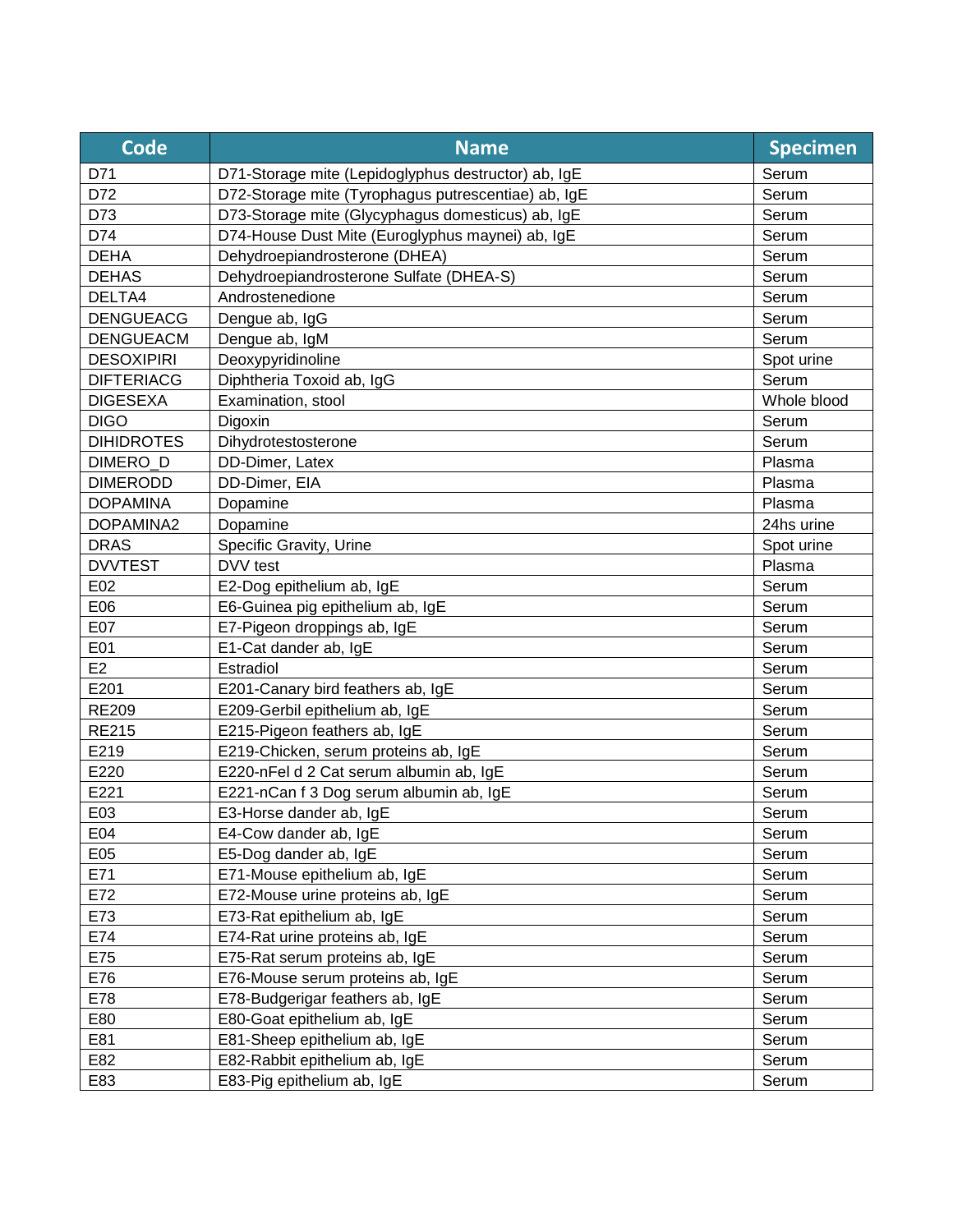| Code              | <b>Name</b>                                                     | <b>Specimen</b> |
|-------------------|-----------------------------------------------------------------|-----------------|
| E84               | E84-Hamster epithelium ab, IgE                                  | Serum           |
| E85               | E85-Chicken feathers ab, IgE                                    | Serum           |
| E86               | E86-Duck feathers ab, IgE                                       | Serum           |
| E87               | E87-Rat epithelium, serum proteins and urine proteins ab, IgE   | Serum           |
| E88               | E88-Mouse epithelium, serum proteins and urine proteins ab, IgE | Serum           |
| E94               | E94-rFel d 1 Cat (Felis domesticus) ab, IgE                     | Serum           |
| <b>ECA</b>        | Angiotensin Converting Enzyme (ACE)                             | Serum           |
| <b>ELP</b>        | Electrophoresis, Protein                                        | Serum           |
| ELP <sub>2</sub>  | Electrophoresis, Protein                                        | 24hs urine      |
| <b>ENDOMIACA</b>  | Anti-Endomysial ab, IgA                                         | Serum           |
| <b>ENDOMIACG</b>  | Anti-Endomysial ab, IgG                                         | Serum           |
| <b>ENTEROPCR</b>  | Enteroviru, RNA Molecular Detection, PCR                        | <b>CSF</b>      |
| <b>EOS</b>        | Eosinophils %                                                   | Whole blood     |
| EOS#              | Eosinophils                                                     | Whole blood     |
| <b>EPIDERAC</b>   | Anti-Basement Membrane ab.                                      | Serum           |
| <b>EPSBARRACG</b> | Epstein Barr Virus (EBV) VCA ab, IgG                            | Serum           |
| <b>EPSBARRACM</b> | Epstein Barr Virus (EBV) VCA ab, IgM                            | Serum           |
| <b>ERITROPO</b>   | Erythropoietin (EPO)                                            | Serum           |
| <b>ESPUCUL</b>    | Culture, Sputum                                                 | Sputum          |
| <b>EVFeces</b>    | Enterovirus                                                     | Feces           |
| <b>EX72</b>       | EX72-Feathers (Parakeet, canary, parrot, finch) ab, IgE         | Serum           |
| EXTASIS2          | E. cstacy                                                       | Spot urine      |
| F03               | F3-Cod (Gadus morhua) ab, IgE                                   | Serum           |
| F05               | F5-Rye (Secale cereale) ab, IgE                                 | Serum           |
| F08               | F8-Maize, com (Zea mays) ab, IgE                                | Serum           |
| F09               | F9-Rice (Oryza sativa) ab, IgE                                  | Serum           |
| F01               | F1-Egg white ab, IgE                                            | Serum           |
| F10               | F10-Sesame seed (Sesamum indicum) ab, IgE                       | Serum           |
| F <sub>12</sub>   | F12-Pea (Pisum sativum) ab, IgE                                 | Serum           |
| F <sub>13</sub>   | F13-Peanut (Arachis hypogaea) ab, IgE                           | Serum           |
| F14               | F14-Soy bean (Glycine max) ab, IgE                              | Serum           |
| F <sub>15</sub>   | F15- White bean (Phaseolus vulgaris) ab, IgE                    | Serum           |
| F17               | F17-Hazel nut (Corylus avellana) ab, IgE                        | Serum           |
| F <sub>18</sub>   | F18-Brazil nut (Bertholletia excelsa) ab, IgE                   | Serum           |
| F02               | F2-Cow's milk ab, IgE                                           | Serum           |
| F <sub>20</sub>   | F20-Almond (Amygdalus communis) ab, IgE                         | Serum           |
| F202              | F20-Almond (Amygdalus communis) ab, IgE                         | Serum           |
| F203              | F203-Pistachio (Pistacia vera) ab, IgE                          | Serum           |
| F204              | F204-Trout (Oncorhynchus mykiss (Salmo gairdnieri)) ab, IgE     | Serum           |
| F205              | F205-Herring (Clupea harengus) ab, IgE                          | Serum           |
| F207              | F207-Clam (Ruditapes spp.) ab, IgE                              | Serum           |
| F208              | F208-Lemon (Citrus limon) ab, IgE                               | Serum           |
| F209              | F209-Grapefruit (Citrus paradisi) ab, IgE                       | Serum           |
| F210              | F210-Pineapple (Ananas comosus) ab, IgE                         | Serum           |
| F212              | F212-Mushroom (Agaricus hortensis) ab, IgE                      | Serum           |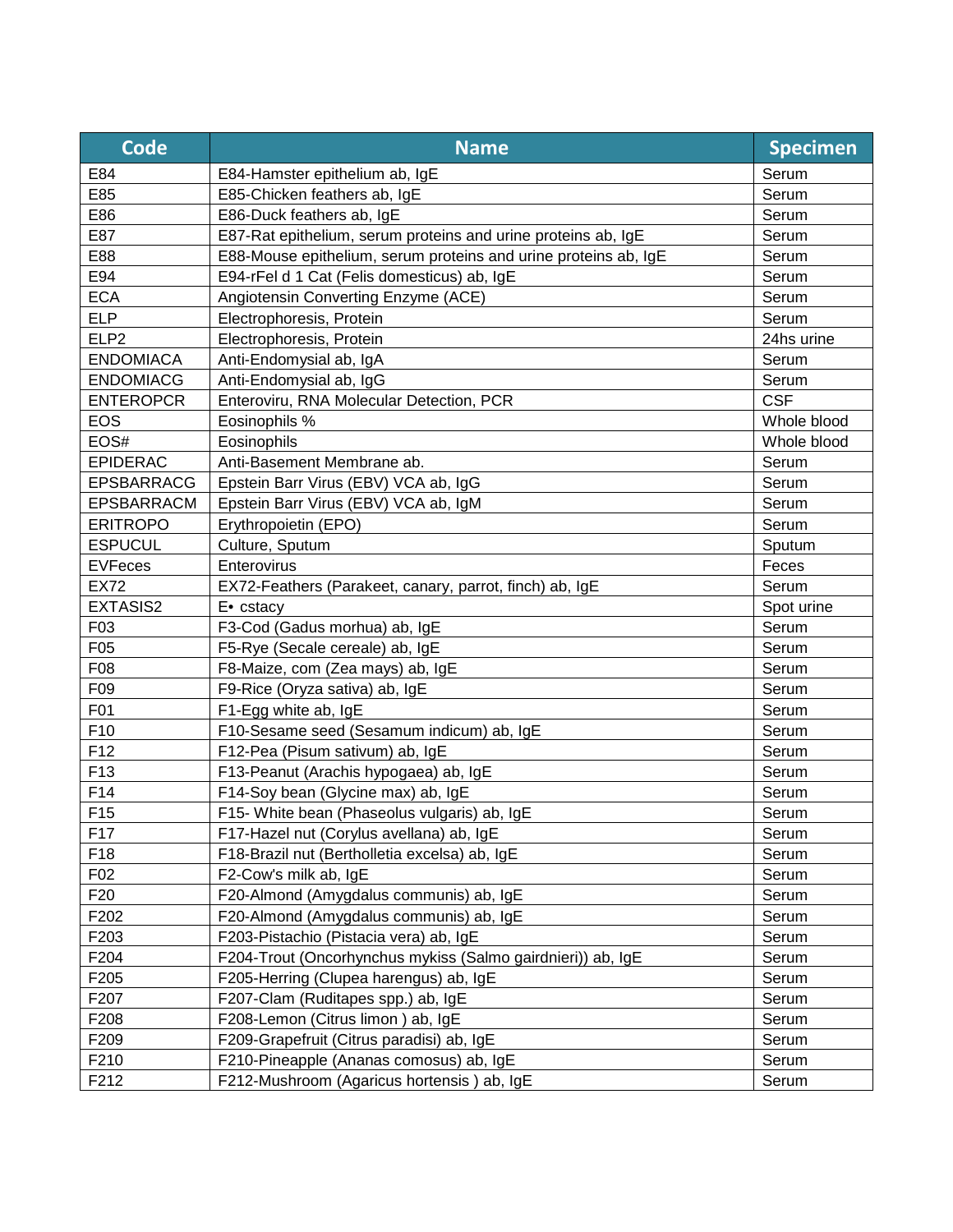| <b>Code</b>     | <b>Name</b>                                               | <b>Specimen</b> |
|-----------------|-----------------------------------------------------------|-----------------|
| F213            | F213-Rabbit (Oryctolagus spp.) ab, IgE                    | Serum           |
| F214            | F214-Spinach (Spinachia oleracea) ab, IgE                 | Serum           |
| F215            | F215-Lettuce (Lactuca sativa) ab, IgE                     | Serum           |
| <b>RF216</b>    | F216-Cabbage (Brassica oleracea) ab, IgE                  | Serum           |
| F218            | F218-Paprika (Capsicum annuum) ab, IgE                    | Serum           |
| F220            | F220-Cinnamon (Cinnamomum spp) ab, IgE                    | Serum           |
| F221            | F221-Coffee (Coffea spp.) ab, IgE                         | Serum           |
| <b>RF222</b>    | F222-Tea (Camellia sinensis) ab, IgE                      | Serum           |
| <b>RF225</b>    | F225-Pumpkin (Cucurbita pepo) ab, IgE                     | Serum           |
| F <sub>23</sub> | F23-Crab (Chionoecetes spp.) ab, IgE                      | Serum           |
| F232            | F232-nGal d 2 Ovalbumin, Egg ab, IgE                      | Serum           |
| F233            | F233-nGal d 1 Ovomucoid, Egg ab, IgE                      | Serum           |
| F234            | F234-Vanilla (Vanilla planifolia) ab, IgE                 | Serum           |
| F235            | F235-Lentil (Lens esculenta) ab, IgE                      | Serum           |
| <b>RF236</b>    | F236-Cow's whey ab, IgE                                   | Serum           |
| F237            | F237-Apricot (Prunus armeniaca) ab, IgE                   | Serum           |
| F <sub>24</sub> | F24-Shrimp ab, IgE                                        | Serum           |
| F242            | F242-Cherry (Prunus avium) ab, IgE                        | Serum           |
| F244            | F244-Cucumber (Cucumis sativus) ab, IgE                   | Serum           |
| F245            | F245-Egg ab, IgE                                          | Serum           |
| F <sub>25</sub> | F25-Tomato (Lycopersicon lycopersicum) ab, IgE            | Serum           |
| F254            | F254-Plaice (Pleuronectes platessa) ab, IgE               | Serum           |
| F255            | F255-Plum (Prunus domestica) ab, IgE                      | Serum           |
| F256            | F256-Walnut (Juglans spp.) ab, IgE                        | Serum           |
| F258            | F258-Squid (Loligo spp) ab, IgE                           | Serum           |
| F <sub>26</sub> | F26-Pork ab, IgE                                          | Serum           |
| F260            | F260-Broccoli (Brassica oleracea var. Italica) ab, IgE    | Serum           |
| F261            | F261-Asparagus (Asparagus officinalis) ab, IgE            | Serum           |
| F262            | F262-Aubergine (Solanum melongena) ab, IgE                | Serum           |
| F269            | F269-Basil (Ocimum basilicum) ab. IgE                     | Serum           |
| F <sub>27</sub> | F27-Beef ab, IgE                                          | Serum           |
| <b>RF270</b>    | F270-Ginger (Zingiber officinale) ab, IgE                 | Serum           |
| <b>RF271</b>    | F271-Anise(Pimpinella anisum) ac. IgE                     | Serum           |
| <b>RF272</b>    | F272-Tarragon (Artemisia dracunculus) ab, IgE             | Serum           |
| <b>RF273</b>    | F273-Thyme (Thymus vulgaris) ab, IgE                      | Serum           |
| F277            | F277-Dill (Anethum graveolens) ab, IgE                    | Serum           |
| F278            | F278-Bay leaf (Laurus nobilis) ab, IgE                    | Serum           |
| F280            | F280-Black pepper (Piper nigrum) ab, IgE                  | Serum           |
| F281            | F281-Curry (Santa Maria) ab, IgE                          | Serum           |
| F283            | F283-Oregano (Origanum vulgare) ab, IgE                   | Serum           |
| F288            | F288-Blueberry (Vaccinium myrtillis) ab, IgE              | Serum           |
| F289            | F289-Date (Phoenix dactylifera) ab, IgE                   | Serum           |
| F290            | F290-Oyster (Ostrea edulis) ab, IgE                       | Serum           |
| <b>RF291</b>    | F291-Coliflower (Brassica oleracea var. Botrytis) ab, IgE | Serum           |
| RF293           | F293-Papaya (Carica papaya) ab, IgE                       | Serum           |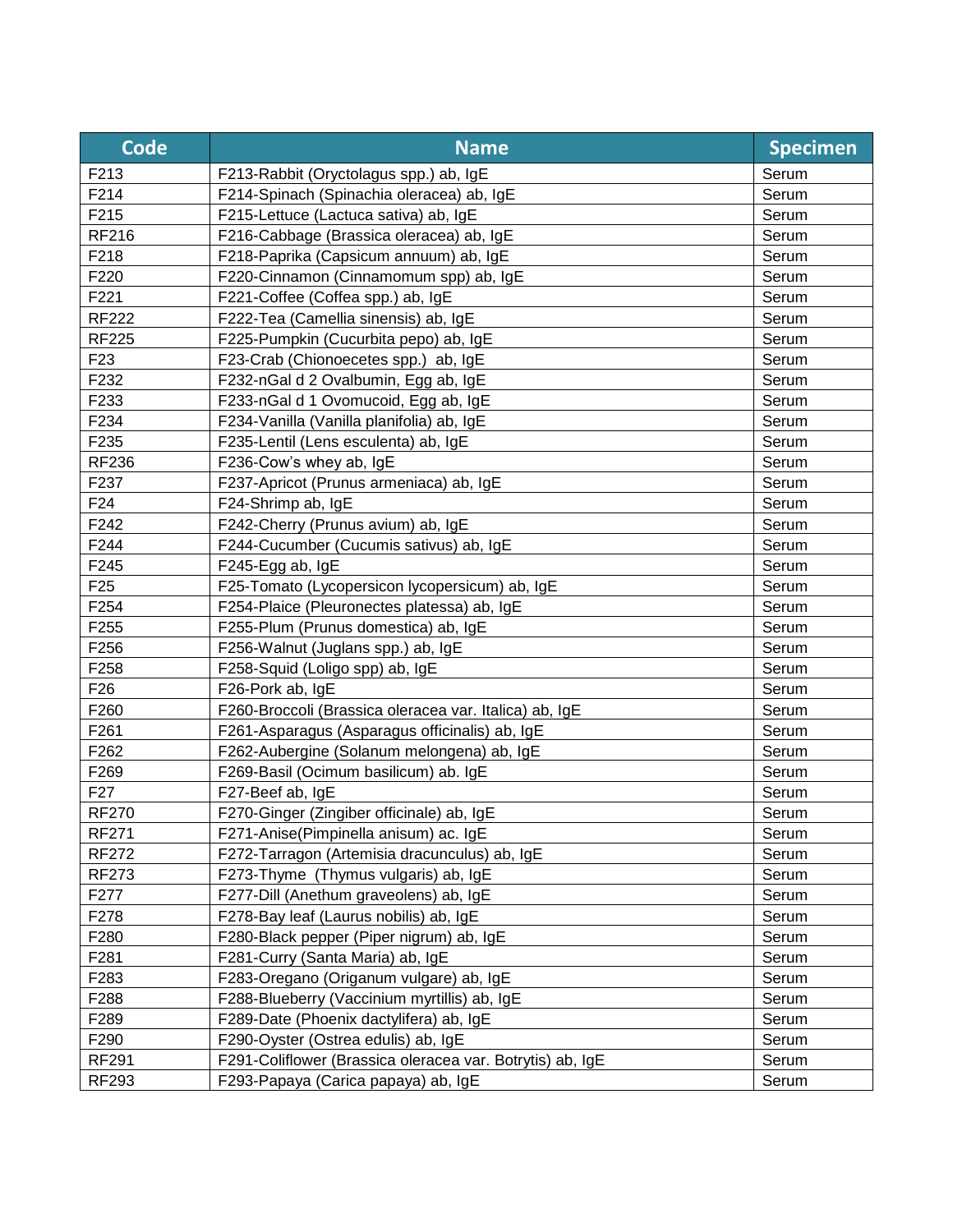| Code             | <b>Name</b>                                                     | <b>Specimen</b> |
|------------------|-----------------------------------------------------------------|-----------------|
| F299             | F299 - Sweet chestnut (Castanea sativa) ab, IgE                 | Serum           |
| F301             | F301-Persimon (Diospyros kaki) ab, IgE                          | Serum           |
| RF302            | F302-Mandarin (Citrus reticulata) ab, IgE                       | Serum           |
| F303             | F303-Halibut (Hippoglossus hippoglossus) ab, IgE                | Serum           |
| F304             | F304-langust (Palinurus spp.) ab, IgE                           | Serum           |
| F306             | F306-Lime (Citrus aurantifolia) ab, IgE                         | Serum           |
| F308             | F308-Sardine (Sardina pilchardus) ab, IgE                       | Serum           |
| F309             | F309-Chick pea (Cicer arietinus) ab, IgE                        | Serum           |
| F31              | F31-Carrot (Daucus carota) ab, IgE                              | Serum           |
| F313             | F313-Anchovy (Engraulis encrasicolus) ab, IgE                   | Serum           |
| F314             | F314-Snail (Helix aspersa) ab, IgE                              | Serum           |
| F315             | F315-Green bean (Phaseolus vulgaris) ab, IgE                    | Serum           |
| <b>RF325</b>     | F325-Sheep's milk ab, IgE                                       | Serum           |
| F329             | F329-Watermelon (Citrullus lanatus) ab, IgE                     | Serum           |
| F33              | F33-Orange (Citrus sinensis) ab, IgE                            | Serum           |
| F337             | F337-Sole (Solea solea) ab, IgE                                 | Serum           |
| F338             | F338-Scallop (Pecten spp.) ab, IgE                              | Serum           |
| <b>RF345</b>     | F345-Macadamia nut (Macadamia spp.) ab, IgE                     | Serum           |
| F35              | F35-Potato (Solanum tuberosum) ab, IgE                          | Serum           |
| F36              | F36-Coconut (Cocos nucifera) IgE, Serum                         | Serum           |
| F37              | F37-Blue mussel (Mytilus edulis) ab, IgE                        | Serum           |
| F04              | F4-Wheat (Triticum aestivum) ab, IgE                            | Serum           |
| F40              | F40-Tuna (Thunnus albacaes) ab, IgE                             | Serum           |
| F401             | F401-Medlar (Eriobotrya japonica) ab, IgE                       | Serum           |
| F403             | F403-Brewer's yeast (Saccharomyces cerevisiae siccum) ab, IgE   | Serum           |
| F41              | F41-Salmon (Salmo salar) ab, IgE                                | Serum           |
| F416             | F416-rTri a 14 LTP, Wheat (Triticum aestivum) ab, IgE           | Serum           |
| F419             | F419-rPru p 1 PR-10, Peach (Prunus persica) ab, IgE             | Serum           |
| F420             | F420-rPru p 3 LTP, Peach (Prunus persica) ab, IgE               | Serum           |
| F421             | F421-rPru p 4 Profilin, Peach (Prunus persica) ab, IgE          | Serum           |
| F422             | F422-rAra h 1 Peanut (Arachis hypogaea) ab, IgE                 | Serum           |
| F425             | F425-rCor a 8 LTP, Hazel nut (Corylus avellana) ab, IgE         | Serum           |
| F426             | F426-rGad c 1 Cod (Gadus Morhua) ab, IgE                        | Serum           |
| F427             | F427-rAra h 9 Peanut (Arachis hypogaea) ab, IgE                 | Serum           |
| F44              | F44-Strawberry (Fragaria vesca) ab, IgE                         | Serum           |
| F45              | F45-Yeast (Saccharomyces cerevisiae) ab, IgE                    | Serum           |
| F47              | F47-Garlic (Allium sativum) ab, IgE                             | Serum           |
| F48              | F48-Onion (Allium cepa) ab, IgE                                 | Serum           |
| F49              | F49-Apple (Malus domestica) ab, IgE                             | Serum           |
| F4PLAAC          | Anti-PF4 ab.                                                    | Plasma          |
| F <sub>55</sub>  | F55-Common millet (Panicum milliaceum) ab, IgE                  | Serum           |
| F59              | F59-Octopus (Octopus vulgaris) ab, IgE                          | Serum           |
| F06              | F6-Barley (Hordeum vulgare) ab, IgE                             | Serum           |
| F61              | F61-Sardine, Japanese Pilchard (Sardinops melanosticta) ab, IgE | Serum           |
| F <sub>0</sub> 7 | F7-Oat (Avena sativa) ab, IgE                                   | Serum           |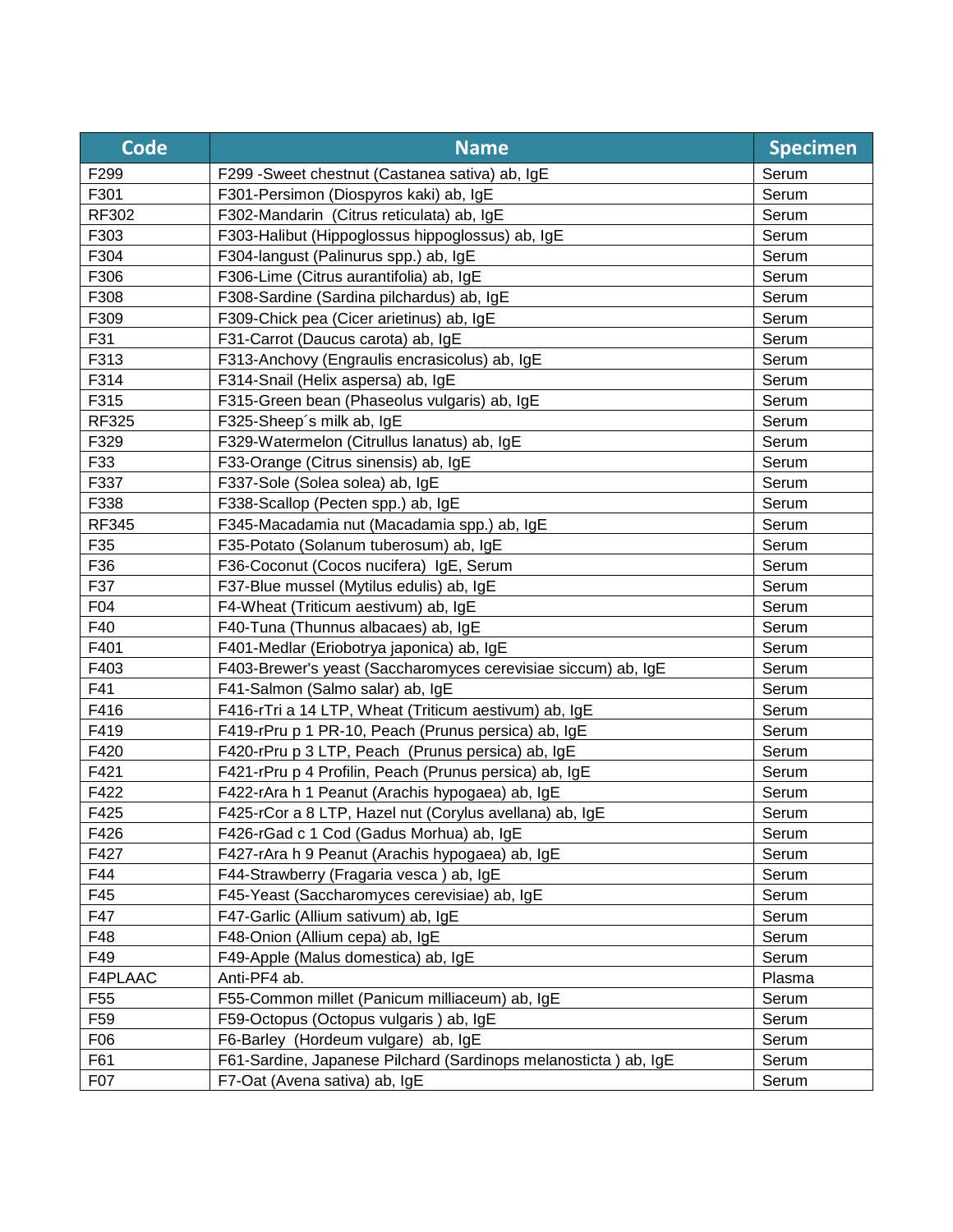| <b>Code</b>       | <b>Name</b>                                   | <b>Specimen</b> |
|-------------------|-----------------------------------------------|-----------------|
| F75               | F75-Egg yolk ab, IgE                          | Serum           |
| F76               | F76-nBos d 4 alpha-lactalbumin, Milk ab, IgE  | Serum           |
| F77               | F77-nBos d 5 beta-lactoglobulin, Milk ab, IgE | Serum           |
| F78               | F78-nBos d 8 Casein, Milk ab, IgE             | Serum           |
| F79               | F79-Gluten ab, IgE                            | Serum           |
| F80               | F80-Lobster (Homarus gammarus) ab, IgE        | Serum           |
| F81               | F81-Cheese, cheddar type ab, IgE              | Serum           |
| F82               | F82-Cheese, mold type IgE, Serum              | Serum           |
| F83               | F83-Chicken (Gallus spp.) ab, IgE             | Serum           |
| F84               | F84-Kiwi (Actinidia deliciosa) ab, IgE        | Serum           |
| F85               | F85-Celery (Apium graveolens) ab, IgE         | Serum           |
| F86               | F86-Parsley (Petroselinum crispum) ab, IgE    | Serum           |
| F87               | F87-Melon (Cucumis melo spp.) ab, IgE         | Serum           |
| F88               | F88-Mutton ab, IgE                            | Serum           |
| F89               | F89-Mustard (Brassica-Sinapis spp) ab, IgE    | Serum           |
| F90               | F90-Malt ab, IgE                              | Serum           |
| F91               | F91-Mango (Mangifera indica) ab, IgE          | Serum           |
| F92               | F92-Banana (Musa spp.) ab, IgE                | Serum           |
| F93               | F93-Cacao (Theobroma cacao) ab, IgE           | Serum           |
| F94               | F94-Pear (Pyrus communis) ab, IgE             | Serum           |
| F95               | F95-Peach (Prunus persica) ab, IgE            | Serum           |
| F96               | F96-Avocado (Persea americana) ab, IgE        | Serum           |
| <b>FACP</b>       | Prostatic Acid Phosphatase                    | Serum           |
| <b>FACT</b>       | Acid Phosphatase, Total                       | Serum           |
| <b>FACTARRESI</b> | Tartrate-Resistant Acid Phosphatase           | Serum           |
| <b>FACTORII</b>   | Coagulation Factor II, Activity               | Plasma          |
| <b>FACTORINAC</b> | Intrinsic Factor Blocking ab.                 | Serum           |
| <b>FACTORIX</b>   | Coagulation Factor IX, Activity               | Plasma          |
| <b>FACTORV</b>    | Coagulation Factor V, Activity                | Plasma          |
| <b>FACTORVII</b>  | Coagulation Factor VII, Activity              | Plasma          |
| <b>FACTORVIII</b> | Coagulation Factor VIII, Activity             | Plasma          |
| <b>FACTORVMUT</b> | Factor V Leiden. Q505 mutation                | Whole blood     |
| <b>FACTORX</b>    | Coagulation Factor X, Activity                | Plasma          |
| <b>FACTORXI</b>   | Coagulation Factor XI, Activity               | Plasma          |
| <b>FACTORXII</b>  | Coagulation Factor XII, Activity              | Plasma          |
| <b>FACTORXIII</b> | Coagulation Factor XIII, Activity             | Plasma          |
| <b>FACTORXIIM</b> | Factor XII gene. C46T mutation                | Whole blood     |
| <b>FAGRANULO</b>  | Neutrophil Alkaline Phosphatase, Activity     | Whole blood     |
| FE.               | Iron                                          | Serum           |
| <b>FENITO</b>     | Phenytoin, Total                              | Serum           |
| <b>FENITOLI</b>   | Phenytoin, Free                               | Serum           |
| <b>FENOBAR</b>    | Phenobarbital                                 | Serum           |
| <b>FENOGANGLI</b> | Phenotype                                     | Ganglia         |
| <b>FENOLAVA</b>   | Phenotype                                     | <b>BAL</b>      |
| <b>FENOLCR</b>    | Phenotype                                     | <b>CSF</b>      |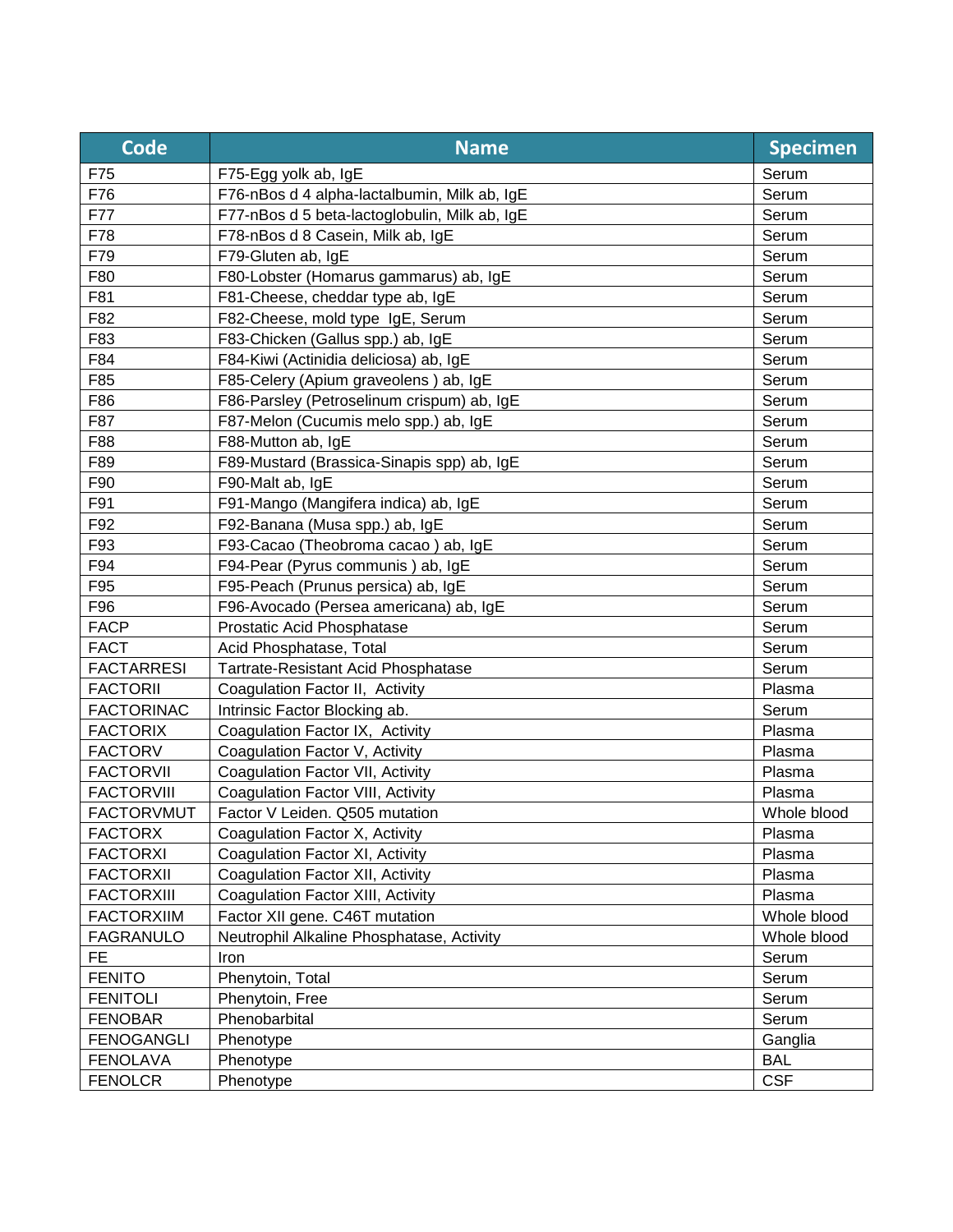| <b>Code</b>       | <b>Name</b>                                                   | <b>Specimen</b>       |
|-------------------|---------------------------------------------------------------|-----------------------|
| <b>FENOMO</b>     | Immunophenotype                                               | Bone marrow           |
| <b>FENOPAAF</b>   | Immunophenotype                                               | <b>PAAF</b>           |
| <b>FENOPLA</b>    | Platelet typing (HPA), Blood                                  | Whole blood           |
| <b>FENOTIPLCR</b> | Phenotype                                                     | <b>CSF</b>            |
| <b>FERRI</b>      | Ferritin                                                      | Serum                 |
| <b>FIBRI</b>      | Fibrinogen                                                    | Plasma                |
| <b>FIBRID</b>     | Derived Fibrinogen                                            | Plasma                |
| <b>FIBRIIN</b>    | Fibrinogen Ag.                                                | Plasma                |
| <b>FIBROQUIS</b>  | Cystic fibrosis, PCR, Blood                                   | Whole blood           |
| FISHCR21SP        | Chromosome 21, FISH                                           | Whole blood           |
| <b>FISHSPCONS</b> | 13,18,21, X and Y Chtomosomes, FISH                           | Whole blood           |
| <b>FISHSPXY</b>   | X-Y Chromosomes, FISH                                         | Whole blood           |
| <b>FOLICO</b>     | <b>Folic Acid</b>                                             | Serum                 |
| <b>FR</b>         | Complete blood count                                          | Whole blood           |
| <b>FRAGICAPI</b>  | Hair fragility                                                | Whole blood           |
| <b>FROTIS</b>     | Smear                                                         | Whole blood           |
| <b>FRUC</b>       | Fructosamine                                                  | Serum                 |
| FRUCTO_ES         | Fructose, Serum                                               | Serum                 |
| <b>FRUCTOSE</b>   | Fructosamine                                                  | Semen                 |
| <b>FSH</b>        | Follicle-Stimulating Hormone (FSH)                            | Serum                 |
| FT <sub>3</sub>   | T3 (Triiodothyronine), Free                                   | Serum                 |
| FT4B              | T4 (Thyroxine), Free                                          | Serum                 |
| <b>FUNGIGRAMA</b> | Fungigrama                                                    | Multiple<br>specimens |
| <b>FX25</b>       | FX25-Sesame seed, Yeast, Garlic, Celery, Trophatop IgE, Serum | Serum                 |
| G04               | G04-Meadow fescue (Festuca elatior) ab, IgE                   | Serum                 |
| G09               | G9-Redtop, Bentgrass (Agrostis stolonifera) ab, IgE           | Serum                 |
| G01               | G1-Sweet vernal grass (Anthoxanthum odoratum) ab, IgE         | Serum                 |
| G12               | G12-Cultivated rye (Secale cereale) ab, IgE                   | Serum                 |
| G13               | G13-Velvet grass (Holcus lanatus) ab, IgE                     | Serum                 |
| G14               | G14-Cultivated oat (Avena sativa) ab, IgE                     | Serum                 |
| G6PD              | Glucose-6-Phosphate Dehydrogenase (G6PD), RBCs                | Whole blood           |
| G15               | G15-Cultivated wheat (Triticum aestivum) ab, IgE              | Serum                 |
| G16               | G16-Alopecurus pratensis ab, IgE                              | Serum                 |
| G02               | G2-Bermuda grass (Cynodon dactylon) ab, IgE                   | Serum                 |
| G03               | G3-Cocksfoot (Dactylis glomerata) ab, IgE                     | Serum                 |
| G05               | G5-Rye-grass (Perennial lolium) ab, IgE                       | Serum                 |
| G06               | G6-Timothy grass (Phleum pratense) ab, IgE                    | Serum                 |
| G07               | G7-Common reed (Phragmites communis) ab, IgE                  | Serum                 |
| G08               | G8-Poa pratensis ab, IgE                                      | Serum                 |
| <b>GALACTOMAN</b> | Aspergillus (Galactomannan) Ag.                               | Serum                 |
| <b>GANGLACIGG</b> | Ganglioside IgG ab. Panel                                     | Serum                 |
| <b>GANGLACIGM</b> | Ganglioside IgM ab. Panel                                     | Serum                 |
| <b>GANGLIGGLC</b> | Ganglioside IgG ab. Panel                                     | <b>CSF</b>            |
| <b>GANGLIGMLC</b> | Ganglioside IgM ab. Panel                                     | <b>CSF</b>            |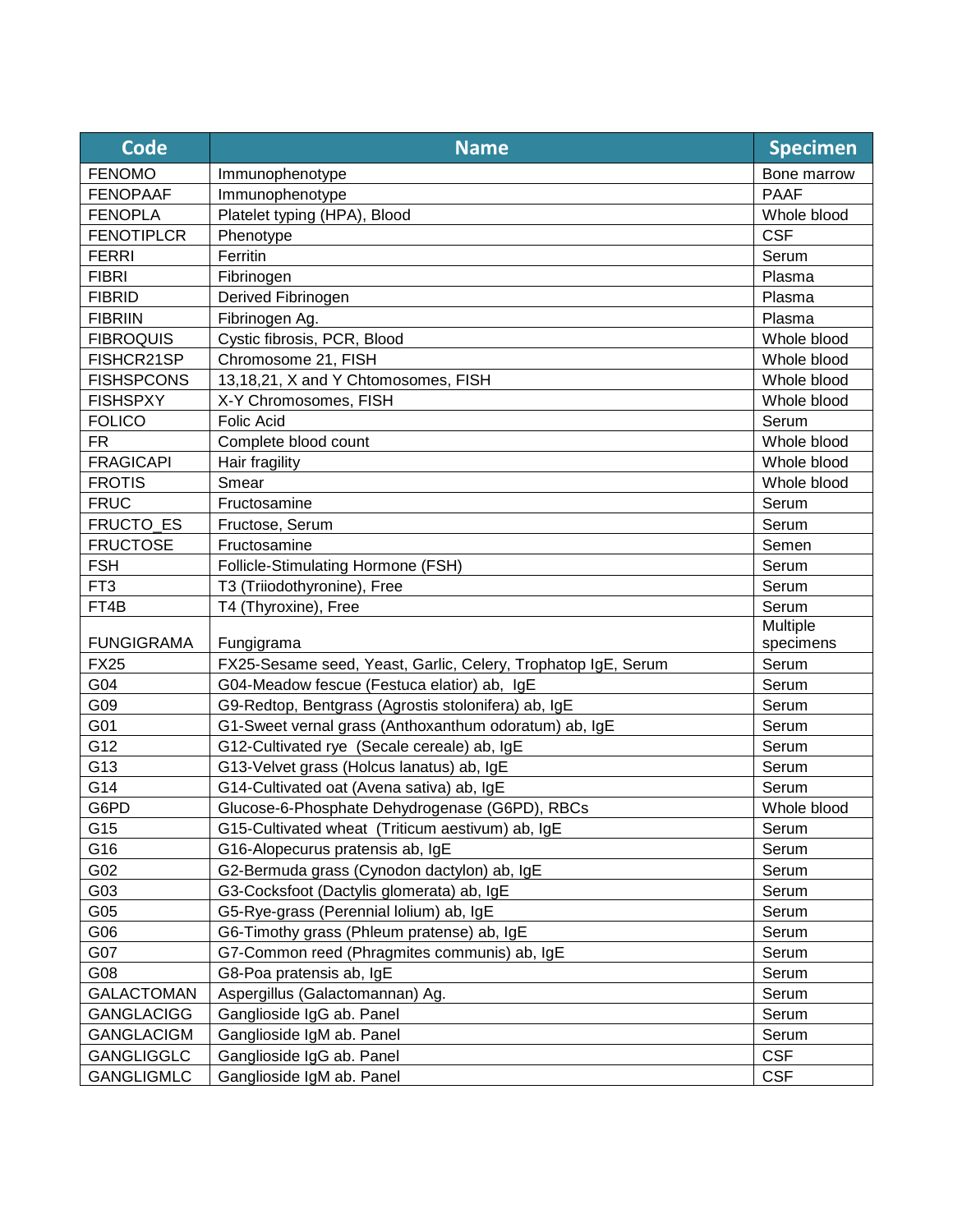| Code              | <b>Name</b>                                            | <b>Specimen</b> |
|-------------------|--------------------------------------------------------|-----------------|
| <b>GASTRINA</b>   | Gastrin                                                | Serum           |
| GD1BAC            | Anti-Gangliosides GD1b ab, IgM                         | Serum           |
| <b>GENOTIPORH</b> | RH genotype                                            | Whole blood     |
| GENS65C           | S65C gene (Hemochromatosis)                            | Whole blood     |
| <b>GGT</b>        | Gamma-Glutamyltransferase (GGT)                        | Serum           |
| <b>GH</b>         | Growth Hormone                                         | Serum           |
| <b>GLIADIACA</b>  | Gliadin (Deamidated) ab, IgA                           | Serum           |
| <b>GLIADIACG</b>  | Gliadin (Deamidated) ab, IgG                           | Serum           |
| GLU               | Glucose                                                | Serum           |
| GLU2              | Glucose                                                | Spot urine      |
| GLU20             | Glucose, 20 minutes                                    | Plasma          |
| GM1AC             | Anti-Gm1 (Gangliosides m1) ab.                         | Serum           |
| <b>GOT</b>        | Aspartate Aminotransferase (AST, GOT)                  | Serum           |
| <b>GOTAGRU</b>    | Malaria Smear, Blood                                   | Whole blood     |
| <b>GOTAGRUESA</b> | Parasites, Thick smear                                 | Whole blood     |
| <b>GP210AC</b>    | Anti-GP 210 antibodies                                 | Serum           |
| <b>GPT</b>        | Alanine Aminotransaminase (ALT, GPT)                   | Serum           |
| GQ1BAC            | Anti-GQ1b (Gangliosides GQ1b) ab, IgG                  | Serum           |
| <b>GRAHAM</b>     | Pinworm Exam (Graham test)                             | Graham test     |
|                   |                                                        | Multiple        |
| <b>GRAM</b>       | Gram stain                                             | specimens       |
| <b>GRAVINDEX</b>  | Urine pregnancy test                                   | Spot urine      |
| GS                | <b>ABO</b>                                             | Whole blood     |
| H <sub>01</sub>   | H1-House dust (Greer Labs. Inc.) ab, IgE               | Serum           |
| H <sub>02</sub>   | H2-House dust (Hollister-Stier Labs.) ab, IgE          | Serum           |
| <b>H1N1</b>       | Influenza A (H1N1) virus, RNA Molecular Detection, PCR | <b>NFA</b>      |
| <b>HAACG</b>      | Hepatitis A ab, IgG                                    | Serum           |
| <b>HAACM</b>      | Hepatitis A ab, IgM                                    | Serum           |
| <b>HAPTO</b>      | Haptoglobin                                            | Serum           |
| HBA1              | Hemoglobin A1                                          | Whole blood     |
| HBA1C             | Hemoglobin A1c                                         | Whole blood     |
| HBA2              | Hemoglobin A2                                          | Whole blood     |
| <b>HBACC</b>      | Hepatitis B Core ab, Total                             | Serum           |
| <b>HBACCM</b>     | Hepatitis B Core ab, IgM                               | Serum           |
| <b>HBACE</b>      | Hepatitis B Envelope ab, Total                         | Serum           |
| <b>HBACS</b>      | Hepatitis B Surface ab                                 | Serum           |
| <b>HBAGE</b>      | Hepatitis B Envelope Ag                                | Serum           |
| <b>HBAGS</b>      | Hepatitis B Surface Ag                                 | Serum           |
| <b>HBDNA</b>      | Hepatitis B Virus, DNA Molecular Detection, PCR        | Whole blood     |
| <b>HBDNAHIBRI</b> | Hepatitis B Virus (HBV) DNA Quantification, PCR        | Whole blood     |
| <b>HBELEC</b>     | Hemoglobin Electrophoresis                             | Whole blood     |
| <b>HBELECAC</b>   | Hemoglobin Electrophoresis (acid pH)                   | Whole blood     |
| <b>HBFETAL</b>    | Hemoglobin F                                           | Whole blood     |
| <b>HBPAROX</b>    | Paroxysmal Nocturnal Hemoglobinuria (Flow Cytometry)   | Whole blood     |
| <b>HCACG</b>      | Hepatitis C ab, IgG                                    | Serum           |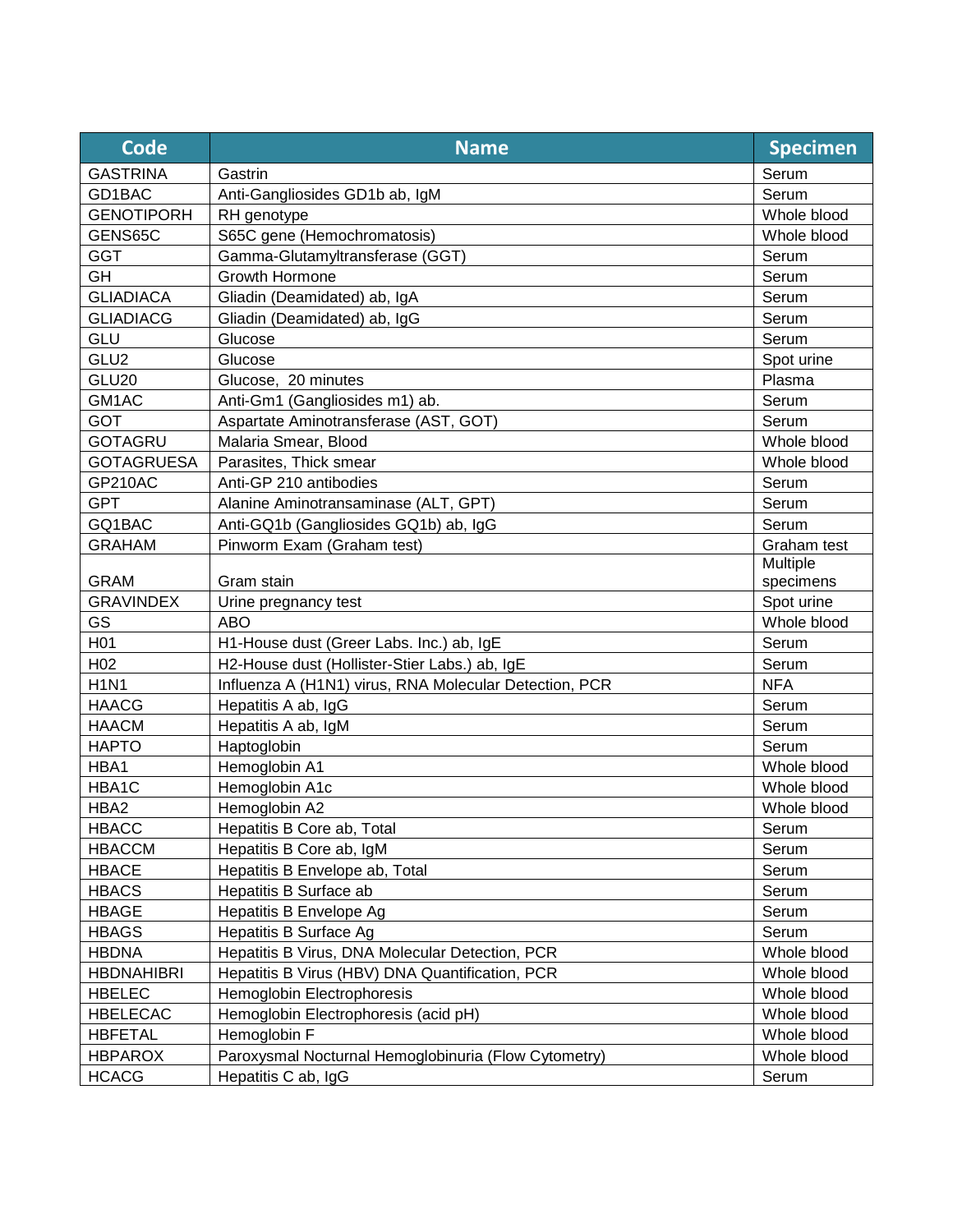| <b>Code</b>       | <b>Name</b>                                                       | <b>Specimen</b> |
|-------------------|-------------------------------------------------------------------|-----------------|
| <b>HCCONF</b>     | Hepatitis C Virus ab. Confirmation                                | Serum           |
| <b>HCGENOTIPO</b> | <b>Hepatitis C Virus Genotype</b>                                 | Serum           |
| <b>HCM</b>        | Mean corpuscular hemoglobin (MCH)                                 | Whole blood     |
| <b>HCRNA</b>      | Hepatitis C Virus (HCV), RNA Molecular Detection, PCR             | Whole blood     |
| <b>HCRNACUANT</b> | Hepatitis C Virus (HCV) RNA Quantification, PCR                   | Whole blood     |
| <b>HDL</b>        | Cholesterol, HDL                                                  | Serum           |
| HE12IGGLCR        | Herpes simplex 1 and 2 ab, IgG                                    | <b>CSF</b>      |
| <b>HELIPYHEC</b>  | Helicobacter pylori                                               | Feces           |
| <b>HELIPYHECE</b> | Helicobacter pylori Antigen, Feces                                | Feces           |
| <b>HEMATIES</b>   | Red blood cells                                                   | Whole blood     |
| <b>HEMOC</b>      | Fecal occult blood                                                | Feces           |
| HEMOCM2           | Fecal occult blood, second sample                                 | Feces           |
| HEMOCM3           | Fecal occult blood, third sample                                  | Feces           |
| HERPES1ACG        | Herpes Simplex Virus (HSV) Type 1 ab, IgG                         | Serum           |
| HERPES1ACM        | Herpes Simplex Virus (HSV) Type 1 ab, IgM                         | Serum           |
| HERPES2ACG        | Herpes Simplex Virus (HSV) Type 2 ab, IgG                         | Serum           |
| HERPES2ACM        | Herpes Simplex Virus (HSV) Type 2 ab, IgM                         | Serum           |
| HERPES6ACG        | Herpes Simplex Virus (HSV) Type 6 ab, IgG                         | Serum           |
| HERPES6ACM        | Herpes Simplex Virus (HSV) Type 6 ab, IgM                         | Serum           |
| <b>HETEROAC</b>   | Heterophiles ac.                                                  | Serum           |
| <b>HGB</b>        | Hemoglobin                                                        | Whole blood     |
| <b>HIDATIAC</b>   | Echinococcus, Ab, IgG, Serum                                      | Serum           |
| <b>HIDATIACG</b>  | Echinococcus granulosus ab, IgG                                   | Serum           |
| <b>HISTONASAC</b> | Anti-Histone ab.                                                  | Serum           |
| HLA A             | Histocompatibility Antigen HLA A typing DNA PCR-SSO               | Whole blood     |
| HLA_B             | Histocompatibility Antigen HLA B typing DNA PCR-SSO               | Whole blood     |
| HLA_C             | Histocompatibility Antigen HLA C typing DNA PCR-SSO               | Whole blood     |
| HLA_HMUTA         | Hereditary hemochromatosis                                        | Whole blood     |
| HLAB12            | Histocompatibility Antigen HLA B12                                | Whole blood     |
| HLAB14            | Histocompatibility Antigen HLA B14                                | Whole blood     |
| HLAB15            | Histocompatibility Antigen HLA B15                                | Whole blood     |
| HLAB27            | Histocompatibility Antigen HLA B27                                | Whole blood     |
| HLAB27PCR         | Histocompatibility Antigen HLA B27, PCR                           | Whole blood     |
| HLAB5             | Histocompatibility Antigen HLA B5                                 | Whole blood     |
| <b>HLAB5701</b>   | Histocompatibility Antigen HLA-B*5701 (Abacavir Hypersensitivity) | Whole blood     |
| HLAB5PCR          | Histocompatibility Antigen HLA B5, PCR                            | Whole blood     |
| HLAB7             | Histocompatibility Antigen HLA B7                                 | Whole blood     |
| HLAB8             | Histocompatibility Antigen HLA B8                                 | Whole blood     |
| HLACW6            | Histocompatibility Antigen HLA Cw6                                | Whole blood     |
| <b>HLADQ</b>      | HLA-DQB1 genotyping, Blood                                        | Whole blood     |
| HLADQ2DQ8P        | HLA DQ2 and-or DQ8 (Celiac disease) Typing, RT-PCR, Blood         | Whole blood     |
| <b>HLADQA</b>     | HLA-DQA1 Genotyping, Blood                                        | Whole blood     |
| HLADQA101D        | Histocompatibility Antigen HLA DQA*01:02 (Diabetes)               | Whole blood     |
| HLADQA1301        | Histocompatibility Antigen HLA DQA1*03:01 (Celiac Disease)        | Whole blood     |
| HLADQA1501        | Histocompatibility Antigen HLA DQA1*05:01 (Celiac Disease)        | Whole blood     |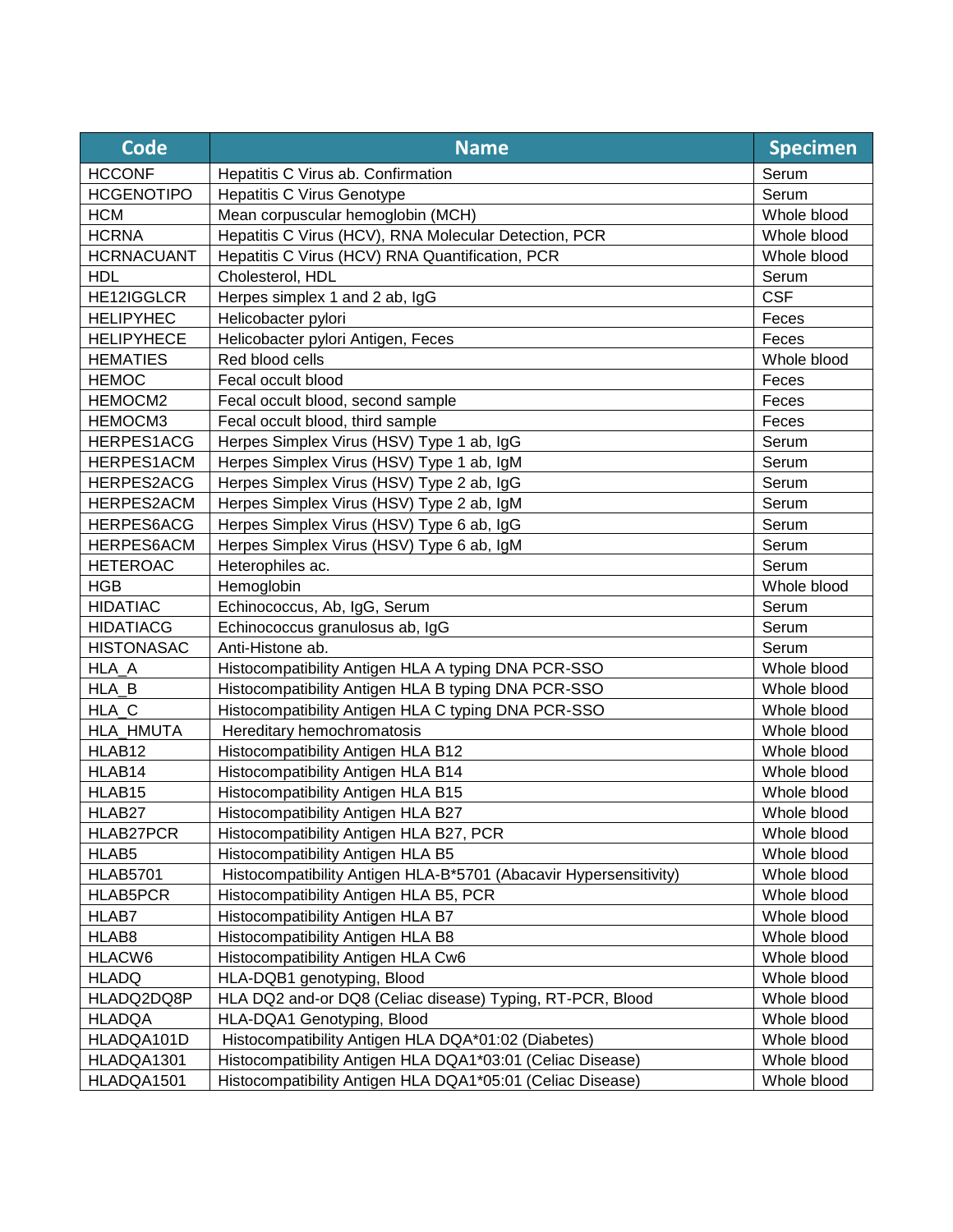| <b>Code</b>      | <b>Name</b>                                                    | <b>Specimen</b> |
|------------------|----------------------------------------------------------------|-----------------|
| HLADQB101        | Histocompatibility Antigen HLA DQB1*06:02 (Narcolepsy)         | Whole blood     |
| HLADQB101D       | Histocompatibility Antigen HLA DQB1*06:02 (Diabetes)           | Whole blood     |
| HLADQB1201       | Histocompatibility Antigen HLA DQB1*02:01 (Celiac Disease)     | Whole blood     |
| HLADQB1302       | Histocompatibility Antigen HLA DQB1*03:01 (Celiac Disease)     | Whole blood     |
| <b>HLADR</b>     | Histocompatibility Antigen HLA-DRB1 PCR-SSO                    | Whole blood     |
| HLADR1           | Histocompatibility Antigen HLA DR1                             | Whole blood     |
| HLADR2           | Histocompatibility Antigen HLA DR2                             | Whole blood     |
| HLADR3           | Histocompatibility Antigen HLA DR3                             | Whole blood     |
| HLADR4           | Histocompatibility Antigen HLA DR4                             | Whole blood     |
| HLADR5           | Histocompatibility Antigen HLA DR5                             | Whole blood     |
| <b>HOMOCISTE</b> | Homocysteine                                                   | Serum           |
| <b>HOMOVANI</b>  | Homovanillic Acid                                              | 24hs urine      |
| <b>HTO</b>       | Hematocrit                                                     | Whole blood     |
| <b>HUAC</b>      | Anti-Hu ab.                                                    | Serum           |
| <b>HUACLCR</b>   | Anti-Hu ab.                                                    | <b>CSF</b>      |
| 101              | I1-Honey bee (Apis melifera) ab, IgE                           | Serum           |
| 1204             | I204-Horse fly (Tabanus spp.) ab, IgE                          | Serum           |
| 1206             | I206-Cockroach, american (Periplaneta americana) ab, IgE       | Serum           |
| 1209             | I209-rVes v 5 Common wasp (Vespula vulgaris) ab, IgE           | Serum           |
| 1210             | I210-rPol d 5 European Paper Wasp (Polistes dominulus) ab, IgE | Serum           |
| 103              | I3-Common wasp (Vespula spp.) ab, IgE                          | Serum           |
| 104              | I4-Paper wasp (Polistes spp.) ab, IgE                          | Serum           |
| 105              | 15-Yellow hornet (Dolichovespula arenaria) ab, IgE             | Serum           |
| 106              | I6-Cockroach, German (Germanic blatella) ab, IgE               | Serum           |
| <b>170</b>       | 170-Fire ant (Solenopsis invicta) ab, IgE                      | Serum           |
| 171              | I71Mosquito (Aedes communis) ab, IgE                           | Serum           |
| 173              | 1173-Blood worm (Chironomus thummi) ab, IgE                    | Serum           |
| <b>175</b>       | 175-European hornet (Vespa crabro) ab, IgE                     | Serum           |
| 108              | I8-Moth (Bombyx mor) ab, IgE                                   | Serum           |
| IgA              | Immunoglobulin A (IgA)                                         | Serum           |
| <b>IGD</b>       | Immunoglobulin (IgD)                                           | Serum           |
| <b>IGE</b>       | Immunoglobulin E (IgE)                                         | Serum           |
| <b>IGEPENIG</b>  | C1-Penicillin G ab, IgE                                        | Serum           |
| <b>IGEPENIV</b>  | C2-Penicillin V ab, IgE                                        | Serum           |
| IGFBP_3          | Insulin-like Growth Factor Binding protein-3 (IGFBP3), Sérum   | Serum           |
| IgG              | Immunoglobulin G (IgG)                                         | Serum           |
| $IGG_2$          | Immunoglobulin G subclass 2 (IgG2)                             | Serum           |
| IGG1             | Immunoglobulin G subclass 1 (IgG1)                             | Serum           |
| IGG3             | Immunoglobulin G subclass 3 (IgG3)                             | Serum           |
| IGG4             | Immunoglobulin G subclass 4 (IgG4)                             | Serum           |
| lgM              | Immunoglobulin M (IgM)                                         | Serum           |
| IL2_RECSOL       | Interleukin 2 Receptor (CD25), Soluble, Serum                  | Serum           |
| IL28BPOLIM       | IL28B gene variant (HCV interferon predicting response)        | Whole blood     |
| <b>INFLUAACG</b> | Influenza A ab, IgG                                            | Serum           |
| <b>INFLUBACG</b> | Influenza Virus B ab, IgG                                      | Serum           |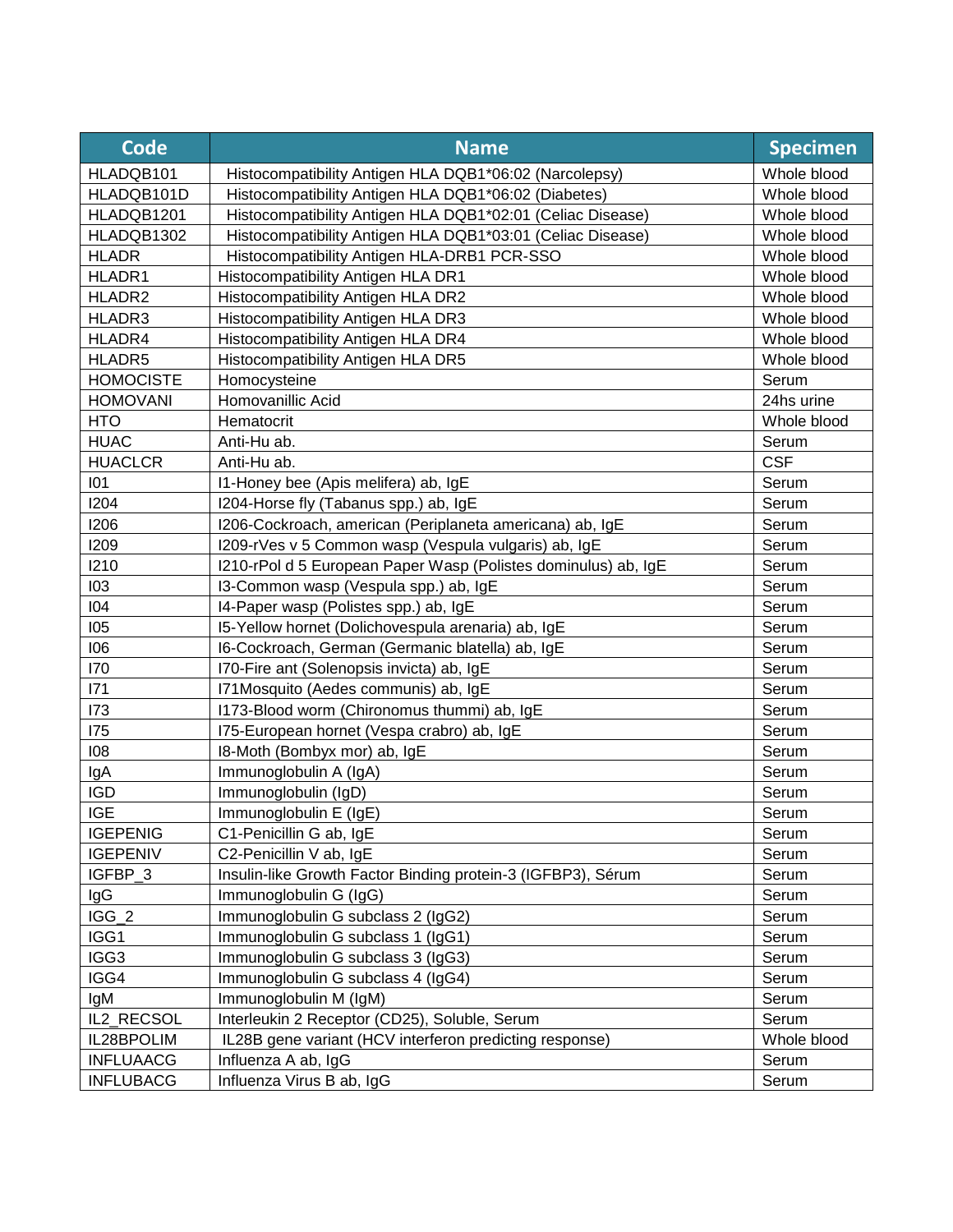| <b>Code</b>         | <b>Name</b>                                                | <b>Specimen</b> |
|---------------------|------------------------------------------------------------|-----------------|
| <b>INFORPARAS</b>   | Parasite examination                                       | Feces           |
| <b>INMUNO</b>       | Immunofixation                                             | Serum           |
| INMUNO <sub>2</sub> | Immunofixation                                             | 24hs urine      |
| <b>INMUNOIGD</b>    | Immunofixation IgD, Serum                                  | Serum           |
| <b>INR</b>          | INR (International Normalized Ratio)                       | Plasma          |
| <b>INSU</b>         | Insulin, Total                                             | Serum           |
| <b>INSULINAAC</b>   | Anti-Insulin ab.                                           | Serum           |
| <b>INTERLEUQ2</b>   | Inteleukin 2 (IL-2)                                        | Serum           |
| <b>IRREGUAC</b>     | <b>Irregular Antibody Screening</b>                        | Whole blood     |
| <b>IRREGUACT</b>    | Erythrocyte Ab, Titration, Plasma                          | Whole blood     |
| <b>ISATUFE</b>      | <b>Transferrin Saturation Index</b>                        | Serum           |
| <b>ISLOTESAC</b>    | Anti-Islet Cells ab.                                       | Serum           |
| JAK2 V617F          | JAK2 gene. V617F Mutation                                  | Whole blood     |
| JO1Ac               | Anti-JO-1 ab.                                              | Serum           |
| K.                  | Potassium                                                  | Serum           |
| K_MG                | Potassium                                                  | Spot urine      |
| K220                | K220-rHev b 6.02 Latex (Hevea brasiliensis) ab, IgE        | Serum           |
| K221                | K221-rHev b 8 Profilin, Latex (Hevea brasiliensis) ab, IgE | Serum           |
| K75                 | K75-Isocyanate TDI (Toluene diisocyanate) ab, IgE          | Serum           |
| K76                 | K76-Isocyanate MDI (Diphenylmethane diisocyanate) ab, IgE  | Serum           |
| <b>K77</b>          | K77-Isothiocyanate HDI ab, IgE                             | Serum           |
| K80                 | K80-Formaldehyde-Formalin ab, IgE                          | Serum           |
| K81                 | K81-Ficus (Ficus spp.) IgE, Serum                          | Serum           |
| K82                 | K82-Latex (Hevea brasiliensis) ab, IgE                     | Serum           |
| K84                 | K84-Sunflower seed ab, IgE                                 | Serum           |
| <b>K87</b>          | K87 nAsp o 21 alpha-amylase (Aspergillus oryzae) ab, IgE   | Serum           |
| <b>KFS</b>          | Kappa Free Chains                                          | Serum           |
| <b>LACTOSAPCR</b>   | Lactose Intolerance. Molecular Study, PCR                  | Whole blood     |
| <b>LATEXFR</b>      | Rheumatoid factor                                          | Serum           |
| <b>LATS</b>         | Thyroid-Stimulating Hormone (TSH) Receptor ab.             | Serum           |
| LCRABETA40          | Amyloid Beta-Protein (1-40)                                | <b>CSF</b>      |
| LCRABETA42          | Amyloid Beta-Protein (1-42)                                | <b>CSF</b>      |
| <b>LCRADA</b>       | Adenosine Deaminase                                        | <b>CSF</b>      |
| <b>LCRAGNEUMO</b>   | Anti-Neuronal ab, Panel                                    | <b>CSF</b>      |
| LCRB2MICRO          | Beta-2-Microglobulin                                       | <b>CSF</b>      |
| <b>LCRGLU</b>       | Glucose                                                    | <b>CSF</b>      |
| <b>LDHISOENP</b>    | Lactate dehydrogenase isoenzymes, Serum                    | Serum           |
| <b>LCRLDH</b>       | Lactate Dehydrogenase                                      | <b>CSF</b>      |
| <b>LCRPT</b>        | <b>Total Protein</b>                                       | <b>CSF</b>      |
| <b>LCRROSABEN</b>   | Brucella ab. (Rose Bengal test)                            | <b>CSF</b>      |
| LCRVITAB6           | Vitamin B6 (Piridoxal-5-phosphate)                         | <b>CSF</b>      |
| LDH                 | Lactate dehydrogenase (LDH)                                | Serum           |
| <b>LEGIONEACG</b>   | Legionella pneumophila ab, IgG                             | Serum           |
| LEGIONEAG2          | Legionella pneumophila Type-1 Ag.                          | Spot urine      |
| <b>LEISHMAAC</b>    | Leishmania donovani ab.                                    | Serum           |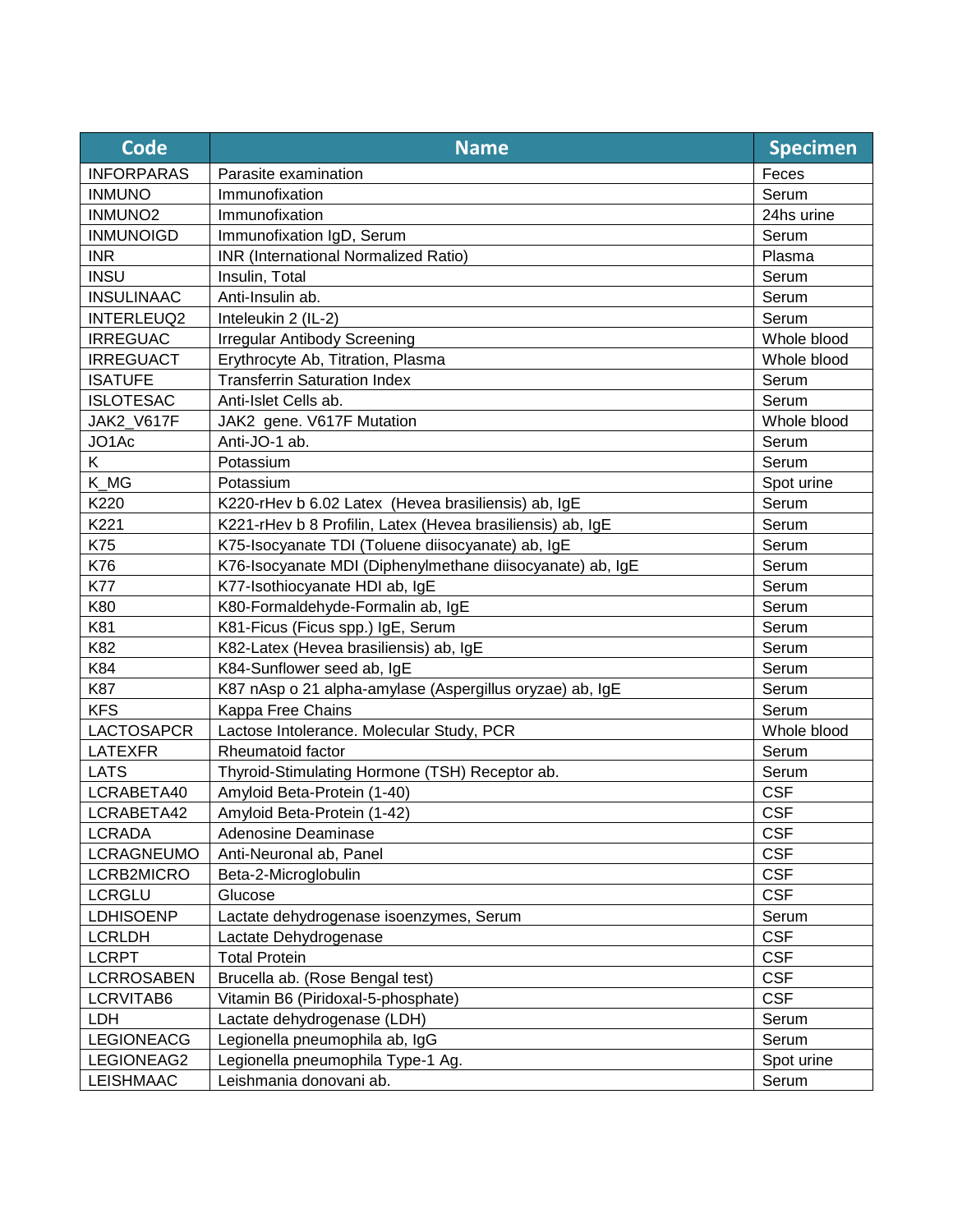| <b>Code</b>            | <b>Name</b>                                                   | <b>Specimen</b>         |
|------------------------|---------------------------------------------------------------|-------------------------|
| <b>LEUAGUDA</b>        | Acute Leukaemia Immunophenotype                               | Whole blood             |
| <b>LEUCOCITOS</b>      | Leucocytes                                                    | Whole blood             |
| <b>LEUCOFeces</b>      | Leukocytes                                                    | Feces                   |
| <b>LEVETIRACE</b>      | Levetiracetam                                                 | Serum                   |
| <b>LFS</b>             | Lambda free chains                                            | Serum                   |
| LH                     | Luteinizing Hormone (LH)                                      | Serum                   |
| $\mathsf{L}\mathsf{I}$ | Lithium                                                       | Serum                   |
| <b>LINFO</b>           | Lymphocytes %                                                 | Whole blood             |
| LINFO#                 | Lymphocytes                                                   | Whole blood             |
| <b>LINFOB</b>          | B Lymphocytes, CD19 Count, Flow Cytometry, Blood              | Whole blood             |
| <b>LINFOCIPE</b>       | Lymphocytosis - Lymphopenia Immunophenotype                   | Whole blood             |
| <b>LIPA</b>            | Lipase                                                        | Serum                   |
| LIQEXUADA              | Adenosine Deaminase                                           | <b>Biological fluid</b> |
| <b>LIQEXUALB</b>       | Albumin                                                       | <b>Biological fluid</b> |
| LIQEXUAMI              | Amylase                                                       | <b>Biological fluid</b> |
| <b>LIQEXUASLO</b>      | Antistreptolysin O (ASLO)                                     | <b>Biological fluid</b> |
| <b>LIQEXUCEA</b>       | Carcinoembryonic Antigen (CEA)                                | <b>Biological fluid</b> |
| <b>LIQEXUCREA</b>      | Creatinine                                                    | <b>Biological fluid</b> |
| <b>LIQEXUCRIS</b>      | Crystals                                                      | <b>Biological fluid</b> |
| <b>LIQEXUGLU</b>       | Glucose                                                       | <b>Biological fluid</b> |
| <b>LIQEXULAFR</b>      | <b>Rheumatoid Factor</b>                                      | <b>Biological fluid</b> |
| <b>LIQEXULDH</b>       | Lactate Dehydrogenase (LDH)                                   | <b>Biological fluid</b> |
| LIQEXULIPA             | Lipase, Body fluid                                            | Serum                   |
| <b>LIQEXUPCR</b>       | C-Reactive Protein (CPR)                                      | <b>Biological fluid</b> |
| <b>LIQEXUPT</b>        | <b>Total Protein</b>                                          | <b>Biological fluid</b> |
| LIQEXUUREA             | Urea                                                          | <b>Biological fluid</b> |
| <b>LIQEXUURI</b>       | Uric Acid                                                     | <b>Biological fluid</b> |
| <b>LIQSINPT</b>        | Protein, Total, Body fluid                                    | Articular fluid         |
| LKM1AC                 | Liver-Kidney Microsome (LKM) Antibodies, Identification Serum | Serum                   |
| <b>LKMAC</b>           | Anti-Liver-Kidney Microsome (LKM) ab.                         | Serum                   |
|                        |                                                               | Multiple                |
| LOWES                  | Mycobacteria, Culture                                         | specimens               |
| LPA                    | Lipoprotein (a)                                               | Serum                   |
| <b>LUPICOAN</b>        | Lupus Anticoagulant Test                                      | Plasma                  |
| <b>LUPICOANTI</b>      | Lupus anticoagulant profile, Plasma                           | Plasma                  |
| M02                    | M2-Cladosporium herbarum ab, IgE                              | Serum                   |
| M05                    | M5-Candida albicans ab, IgE                                   | Serum                   |
| M07                    | M7-Botrytis cinerea ab, IgE                                   | Serum                   |
| M08                    | M8-Setomelanomma rostrata (Helminthosporium halodes) ab, IgE  | Serum                   |
| M09                    | M9-Fusarium proliferatum (F. moniliforme) ab, IgE             | Serum                   |
| M01                    | M1-Penicillium notatum ab, IgE                                | Serum                   |
| M10                    | M10-Stemphylium herbarum (S. botryosum) ab, IgE               | Serum                   |
| M11                    | M11-Rhizopus nigricans ab, IgE                                | Serum                   |
| M14                    | M14-Epicoccum purpurascens ab, IgE                            | Serum                   |
| M02                    | M2-Cladosporium herbarum (Hormodendrum) ab, IgE               | Serum                   |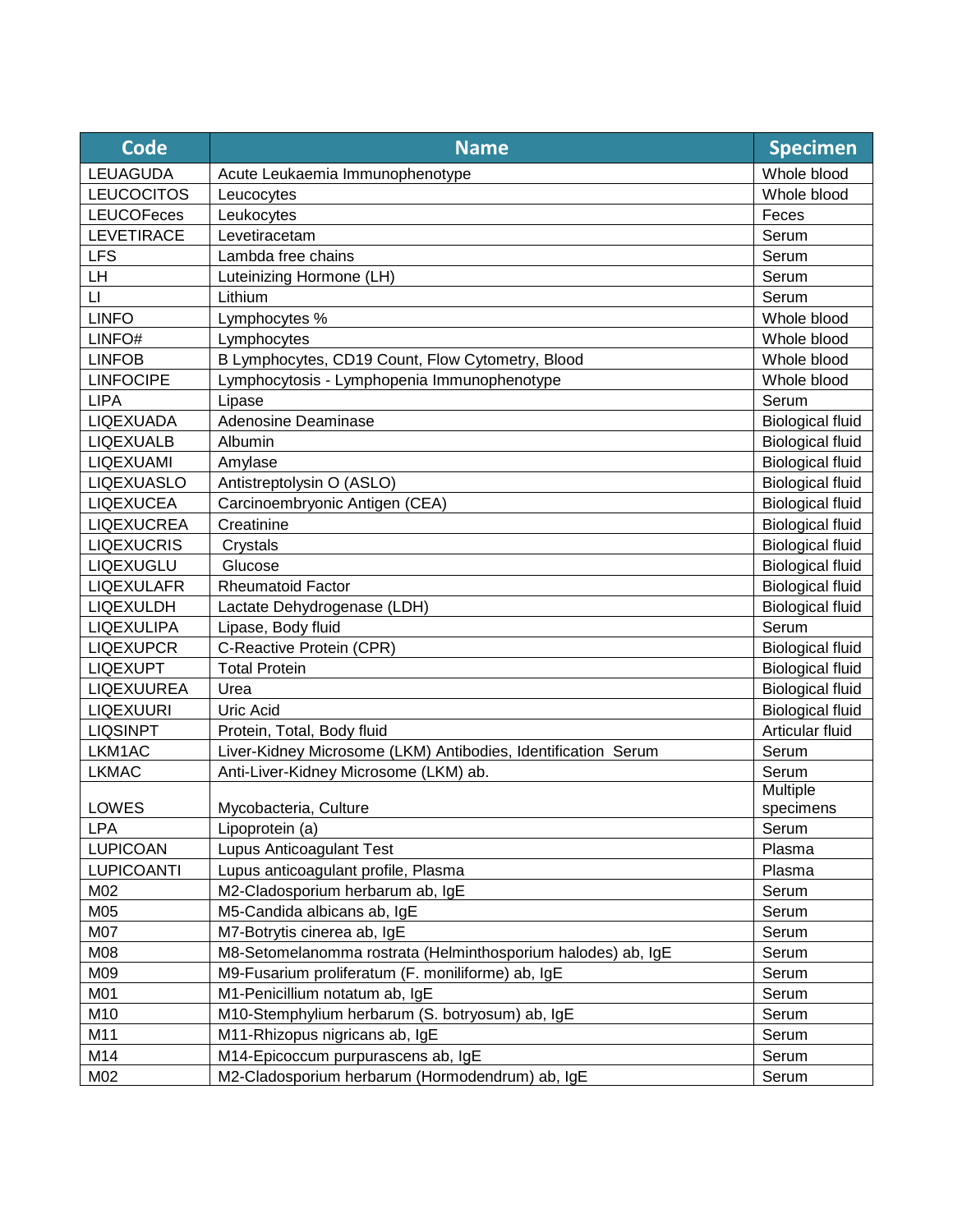| <b>Code</b>       | <b>Name</b>                                              | <b>Specimen</b> |
|-------------------|----------------------------------------------------------|-----------------|
| RM203             | M203-Trichosporon pullulans ab, IgE                      | Serum           |
| M207              | M207-Aspergillus niger ab, IgE                           | Serum           |
| M03               | M3-Aspergillus fumigatus ab, IgE                         | Serum           |
| M04               | M4-Mucor racemosus ab, IgE                               | Serum           |
| M06               | M6-Alternaria Alternata ab, IgE                          | Serum           |
| M70               | M70-Pityrosporum orbiculare (syn. Malassezia) ab, IgE    | Serum           |
| MA1AC             | Anti-MA1 (Neuronal) ab.                                  | Serum           |
| MA1ACLCR          | Anti-MA1 (Neuronal) ab.                                  | <b>CSF</b>      |
| MA2AC             | Anti-MA2 (Neuronal) ab.                                  | Serum           |
| MA2ACLCR          | Anti-MA2 (Neuronal) ab.                                  | <b>CSF</b>      |
| <b>MEDULOGRA</b>  |                                                          |                 |
| м                 | Cellularity                                              | Bone marrow     |
| <b>MEMBRANAAC</b> | Anti-Glomerular Basement Membrane ab.                    | Serum           |
| <b>MEMBRHEPAC</b> | Anti-Liver Membrane ab.                                  | Serum           |
| <b>METADONA</b>   | Methadone                                                | Spot urine      |
| <b>METANEFRIP</b> | Metanephrines                                            | Plasma          |
| <b>MEZCLATP</b>   | Test of mixtures of prothrombin T.                       | Plasma          |
| <b>MG</b>         | Magnesium                                                | Serum           |
| MG2_MG            | Magnesium                                                | Spot urine      |
| MI1 MI2AC         | Anti-Mi-1-Mi-2 ab.                                       | Serum           |
| MI2AC             | Anti-Mi2 ab.                                             | Serum           |
| <b>MICROALB</b>   | Microalbumin                                             | 24hs urine      |
| <b>MICROSOAC</b>  | Anti-Thyroperoxidase (TPO) ab.                           | Serum           |
| <b>MIOGLO</b>     | Myoglobin                                                | Serum           |
| <b>MONO</b>       | Monocytes %                                              | Whole blood     |
| MONO#             | Monocytes                                                | Whole blood     |
| <b>MUA1298C</b>   | MTHFR gene. Mutation A1298C (Glu429Ala)                  | Whole blood     |
| MUJAK2MO          | JAK-2 gene. Mutation V617F                               | Bone marrow     |
| <b>MUSESTRIAC</b> | Anti-Striated Muscle ab.                                 | Serum           |
| <b>MUSLISOAC</b>  | Anti-smooth muscle ab (ASMA)                             | Serum           |
| <b>MYCOACG</b>    | Mycoplasma pneumoniae ab, IgG                            | Serum           |
| <b>MYCOACM</b>    | Mycoplasma pneumoniae ab, IgM                            | Serum           |
| <b>MYCOBAPCR</b>  | Mycobacterium tuberculosis, DNA Molecular Detection, PCR | <b>Sputum</b>   |
|                   |                                                          | Endocervical/   |
| <b>MYCOHOM</b>    | Mycoplasma hominis, Culture                              | uretral swab    |
| <b>NA</b>         | Natrium                                                  | Serum           |
| NA_MG             | Natrium                                                  | Spot urine      |
| <b>NDNAAC</b>     | Anti-Double-Stranded DNA (dsDNA) ab.                     | Serum           |
| <b>NEUMOAG</b>    | Streptococcus pneumoniae Ag.                             | Spot urine      |
| <b>NORADRENA</b>  | Noradrenaline                                            | Plasma          |
| NORADRENA2        | Noradrenaline                                            | Spot urine      |
| NORMETANE2        | Normetanephrines                                         | Spot urine      |
| <b>NSE</b>        | Neuron-Specific Enolase (NSE)                            | Serum           |
| <b>OBTURADP</b>   | Sealing time with col geno - ADP                         | Plasma          |
| <b>OBTUREPI</b>   | Closure time with genoa - epinephrine                    | Plasma          |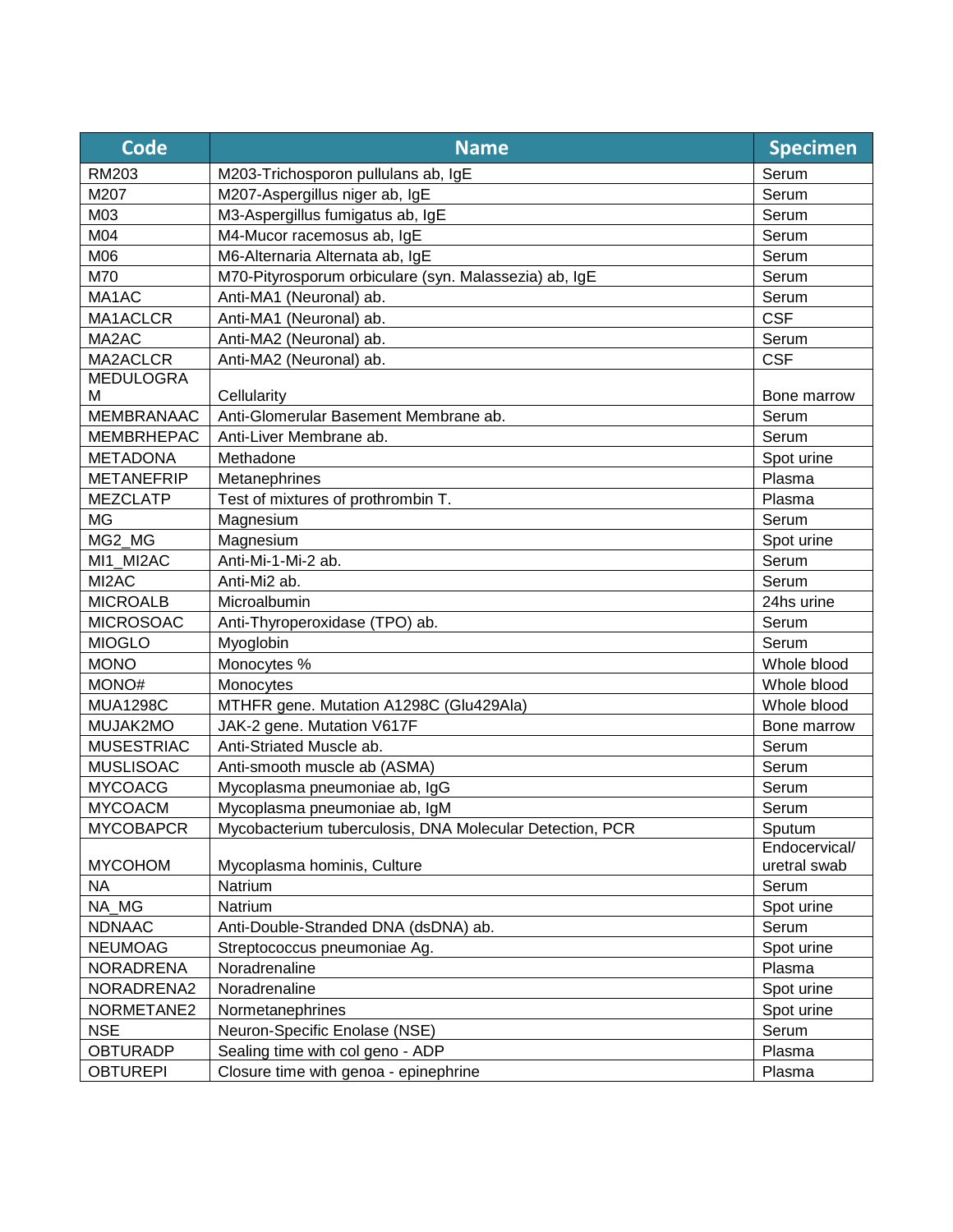| <b>Code</b>        | <b>Name</b>                                              | <b>Specimen</b> |
|--------------------|----------------------------------------------------------|-----------------|
| OH17PROGES         | 17-Hydroxyprogesterone                                   | Serum           |
| OHINDO2 MG         | 5-Hydroxyindoleacetic Acid (5-HIAA), Urine               | Spot urine      |
| <b>OHINDOLACE</b>  | 5-Hydroxyindolacetic acid urine                          | Spot urine      |
| <b>OHPROBASAL</b>  | Hydroxyproline, Plasma                                   | Serum           |
| <b>OPIA</b>        | Opiates, metabolites                                     | Spot urine      |
| <b>OSTEOCAL</b>    | Osteocalcin                                              | Plasma          |
| OXAL2_MG           | <b>Oxalic Acid</b>                                       | 24hs urine      |
| <b>OXIHB</b>       | Oxihemoglobin                                            | Whole blood     |
| P                  | Phosphorus                                               | Serum           |
| P_MG               | Phosphorus                                               | Spot urine      |
| P01                | P1-Ascaris ab, IgE                                       | Serum           |
| P <sub>2</sub>     | Phosphorus                                               | Spot urine      |
| P04                | P4-Anisakis ab, IgE                                      | Serum           |
| <b>PAAE</b>        | First Trimester Maternal Screen, Serum                   | Serum           |
| PAPERASACG         | Mumps Virus ab, IgG                                      | Serum           |
| PAPERASACM         | Mumps Virus ab, IgM                                      | Serum           |
| PAPPA.             | Pregnancy associated plasma protein A (PAPP-A)           | Serum           |
| PARAIN1ACG         | Parainfluenza 1 ab, IgG                                  | Serum           |
| PARAIN1ACM         | Parainfluenza 1 ab, IgM                                  | Serum           |
| PARAIN2ACG         | Parainfluenza 2 ab, IgG                                  | Serum           |
| PARAIN2ACM         | Parainfluenza 2 ab, IgM                                  | Serum           |
| PARAIN3ACG         | Parainfluenza 3 ab, IgG                                  | Serum           |
| PARAIN3ACM         | Parainfluenza 3 ab, IgM                                  | Serum           |
| <b>PARAS</b>       | <b>Parasite Examination</b>                              | Feces           |
| PARATIFI A         | Paratific A                                              | Serum           |
| PARATIFI_B         | Paratific B                                              | Serum           |
| PARVB19ACG         | Parvovirus B19 ab, IgG                                   | Serum           |
| PARVB19ACM         | Parvovirus B19 ab, IgM                                   | Serum           |
| PCO <sub>2</sub> C | PCO <sub>2</sub>                                         | Venous gas      |
| PCO <sub>2</sub> V | PCO <sub>2</sub>                                         | Venous gas      |
| <b>PCR</b>         | C-Reactive Protein, high sensitivity                     | Serum           |
| <b>PCRIA</b>       | Influenza Virus Type A, RNA Molecular Detection, PCR     | <b>NFA</b>      |
| <b>PCRIB</b>       | Influenza Virus Type B, RNA Molecular Detection, PCR     | <b>NFA</b>      |
| <b>PCRMTHFR</b>    | 5,10-Methylenetetrahydrofolate Reductase C677T, Mutation | Whole blood     |
| <b>PDF</b>         | <b>Fibrinogen Degradation Products</b>                   | Plasma          |
| <b>PEPC</b>        | C-Peptide                                                | Serum           |
| <b>PHH</b>         | PH, Feces                                                | Feces           |
| <b>PINP</b>        | Procollagen I Aminoterminal Propeptide                   | Serum           |
| <b>PIRIDINO</b>    | Deoxypyridinoline and pyridoline                         | Serum           |
| <b>PIRIDINOLI</b>  | Pyridinolines                                            | Spot urine      |
| <b>PIRUVICO</b>    | Pyruvic acid                                             | Serum           |
| PL7PL12AC          | Ac. Anti PL7-PL12 ab.                                    | Serum           |
| <b>PLAQ</b>        | <b>Platelets</b>                                         | Whole blood     |
| <b>PLASMINOGE</b>  | Plasminogen, Activity                                    | Plasma          |
| <b>PMSCLAC</b>     | Anti-PM-Scl ab.                                          | Serum           |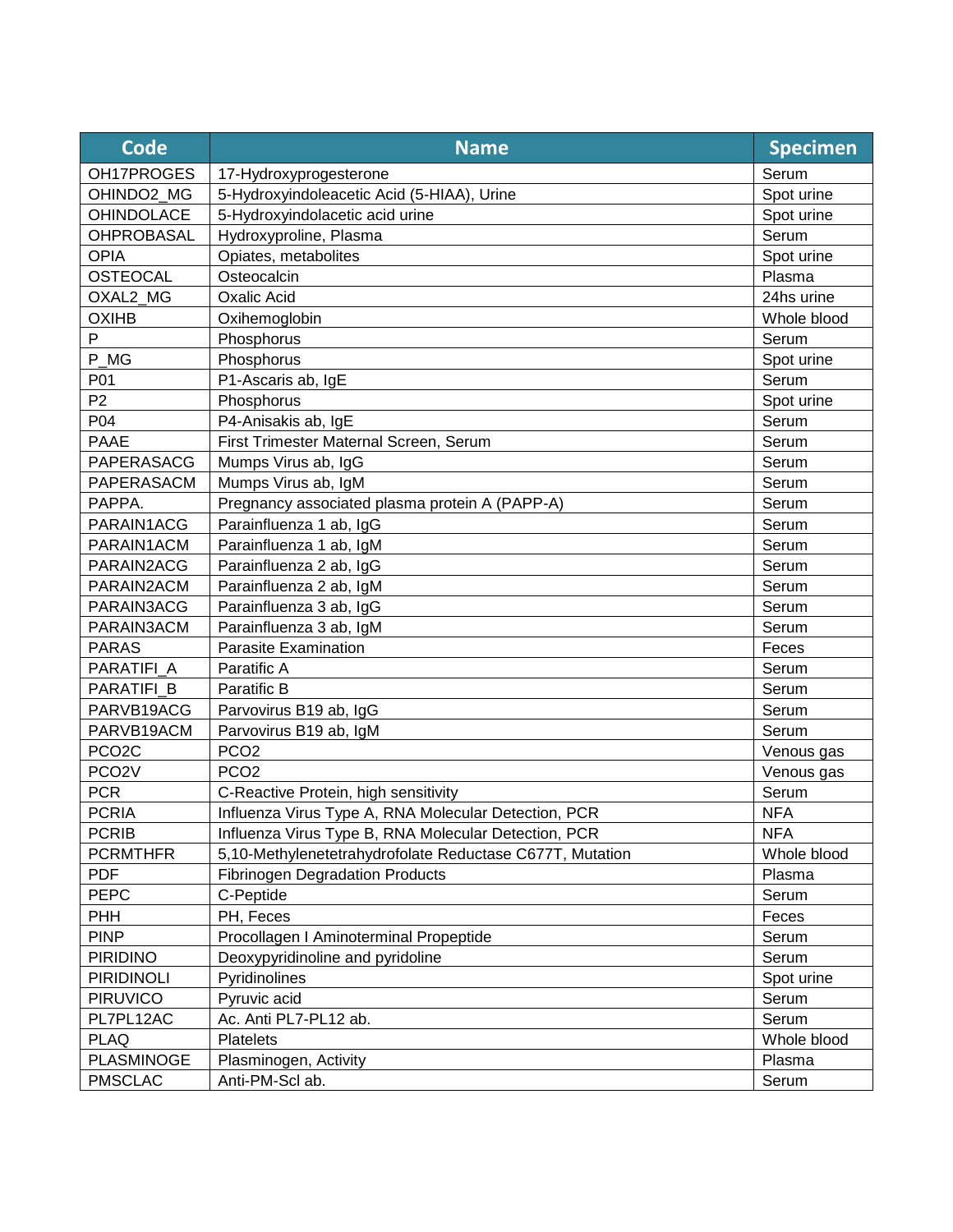| <b>Code</b>       | <b>Name</b>                                                                                                                                             | <b>Specimen</b> |
|-------------------|---------------------------------------------------------------------------------------------------------------------------------------------------------|-----------------|
|                   |                                                                                                                                                         | Multiple        |
| PNEUMOCYST        | Pneumocystis carinii                                                                                                                                    | specimens       |
| PORFIBA2          | Porphyrins, Quantitative, Urine                                                                                                                         | Spot urine      |
| <b>PREALB</b>     | Prealbumin                                                                                                                                              | Serum           |
| PRIBOSOMAC        | Ac. anti P-Ribosomal in serum                                                                                                                           | Serum           |
| <b>PRL</b>        | Prolactin                                                                                                                                               | Serum           |
| <b>PROGES</b>     | Progesterone                                                                                                                                            | Serum           |
| <b>PROTEINAC</b>  | Protein C Activity, Plasma                                                                                                                              | Plasma          |
| <b>PROTEINACA</b> | Protein C Ag, Plasma                                                                                                                                    | Plasma          |
| <b>PROTEINASF</b> | Protein S Activity, Plasma                                                                                                                              | Plasma          |
| <b>PROTEINASL</b> | Protein S Ag, Free, Plasma                                                                                                                              | Plasma          |
| <b>PROTESAG</b>   | Protein S Ag, Total, Plasma                                                                                                                             | Plasma          |
| <b>PSA</b>        | Prostate-Specific Ag (PSA), Total                                                                                                                       | Serum           |
| PSALIBRE.         | Free prostate specific Ag                                                                                                                               | Serum           |
| PT                | Protein, Total                                                                                                                                          | Serum           |
| PT_MG             | Proteins                                                                                                                                                | Spot urine      |
| PT24H             | Protein, Total, Urine                                                                                                                                   | 24hs urine      |
| <b>PTH</b>        | Parathyroid Hormone, Intact                                                                                                                             | Serum           |
| <b>QUICK</b>      | Quick Index                                                                                                                                             | Plasma          |
| RASTEX1           | EX1-Cat, Horse, Cow & Dog dander ab, IgE                                                                                                                | Serum           |
| RASTEX71          | EX71-Goose, Chicken, Duck & Turkey feathers ab, IgE                                                                                                     | Serum           |
| RASTFX1           | FX1-Peanut, Hazel nut, Brazil nut, Almond, Coconut IgE, Serum                                                                                           | Serum           |
| RASTFX2           | FX2-Fish, Shrimp, Blue mussel, Tuna, Salmon IgE, Serum                                                                                                  | Serum           |
| RASTFX21          | FX21-Kiwi, Melon, Banana, Peach, Pineapple IgE, Serum                                                                                                   | Serum           |
| RASTFX5           | FX5-Egg white, Milk, Fish, Wheat, Peanut, Soybean                                                                                                       | Serum           |
| RASTGX1           | GX1-Dactylis glomerata, Festuca elatior, Lolium perenne, Phleum pratense,<br>Poa pratensis                                                              | Serum           |
|                   | Specific IgE to Multiple GX2 grasses Cynodon dact. Lolium per. Phleum                                                                                   |                 |
| RASTGX2           | prat. Poa prat. Sorghum hal. Paspalum not                                                                                                               | Serum           |
|                   | GX3-(Anthoxanthum odoratum, Lolium perenne, Phleum pratense, Secale                                                                                     |                 |
| RASTGX3           | cereale, Holcus lanatus)                                                                                                                                | Serum           |
| RASTMX1           | MX1-Penicillium chrysogenum, Cladosporium herbarum, Aspergillus<br>fumigatus, Alternaria alternata                                                      | Serum           |
| RASTTX1           | TX1-Acer negundo, Betula verrucosa, Quercus alba, Ulmus americana,<br>Juglans californica IgE, Serum                                                    | Serum           |
|                   | TX4-Quercus alba, Ulmus americana, Platanus acerifolia, Salix caprea,                                                                                   |                 |
| RASTTX4           | Populus deltoides IgE, Serum                                                                                                                            | Serum           |
| RASTWX1           | Specific IgE to Multiple plants WX1 (Ambrosia artemisiifolia (A. elatior),<br>Artemisia vulgaris, Plantago lanceolata, Chenopodium album, Salsola kali) | Serum           |
| RASTWX2           | Multiple WX2 plants                                                                                                                                     | Serum           |
| <b>RDW</b>        | RBC distribution width (RDW)                                                                                                                            | Whole blood     |
| <b>REABFOS</b>    | Tubular reabsorption of phosphates                                                                                                                      | Serum           |
| <b>RECEPACEAC</b> | Acetylcholine Receptor (Muscle AChR) Binding Ab, Serum                                                                                                  | Serum           |
| <b>RENINA</b>     | Renina                                                                                                                                                  | Serum           |
| <b>RESISPROC</b>  | Activated Protein C Resistance V (APCRV), Plasma                                                                                                        | Plasma          |
| <b>RETI</b>       | Reticulocytes %                                                                                                                                         | Whole blood     |
| <b>RETICUACA</b>  | Ac. Anti Reticulin IgA                                                                                                                                  | Serum           |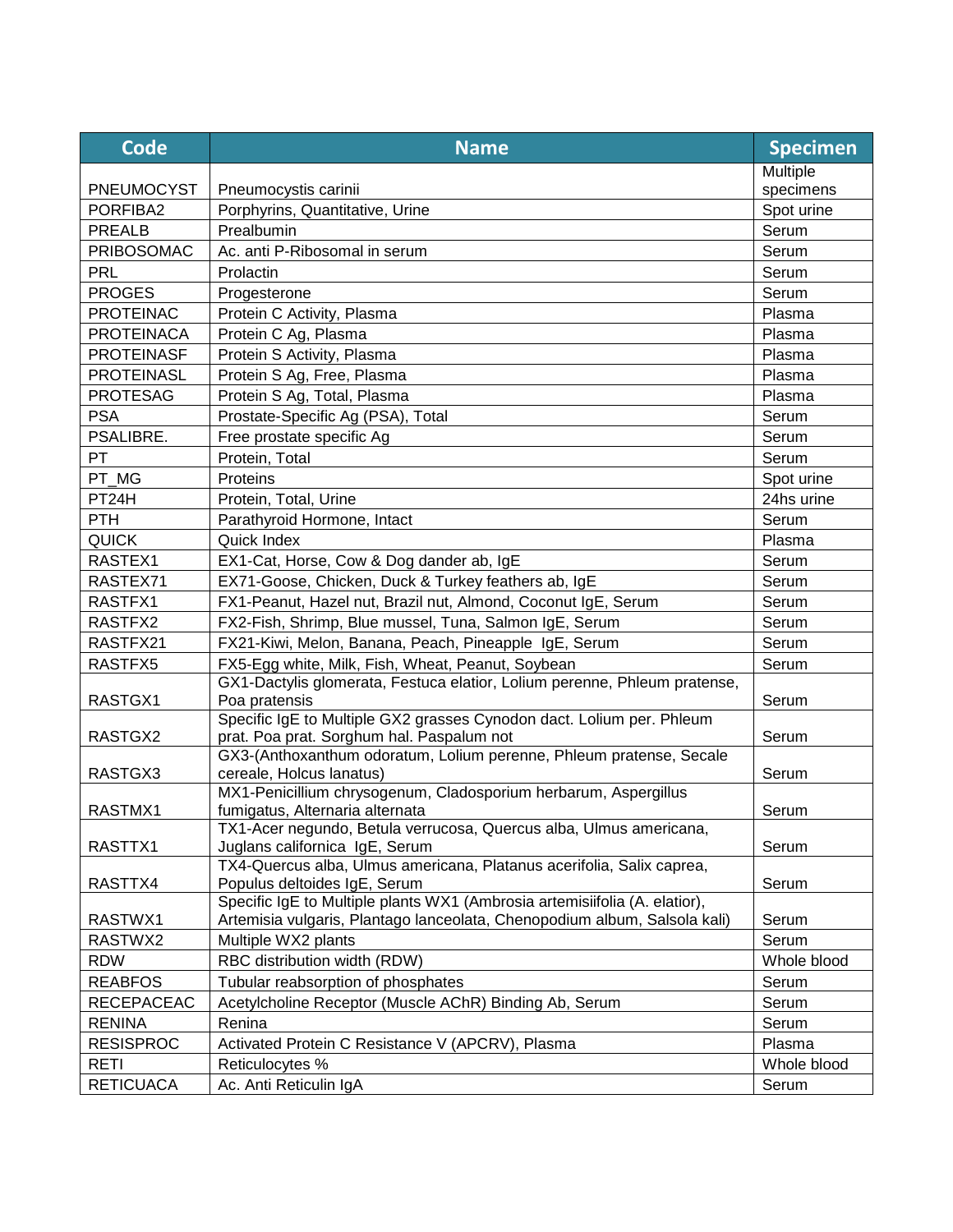| Code                | <b>Name</b>                                                | <b>Specimen</b> |
|---------------------|------------------------------------------------------------|-----------------|
| <b>RETICUACG</b>    | Ac. Anti Reticulin IgG                                     | Serum           |
| <b>RETICUAL</b>     | Ac. Anti Reticulin                                         | Serum           |
| <b>RETINOLPF</b>    | Retinol-Binding Protein (RBP)                              | Serum           |
| <b>RF317</b>        | F317-Coriander (Coriandrum sativum) ab, IgE                | Serum           |
| <b>RF337</b>        | Sole                                                       | Serum           |
| <b>RG205</b>        | G205-rPhl p 1 Timothy (Phleum pratense) ab, IgE            | Serum           |
| <b>RG210</b>        | G210-rPhl p 7 Timothy (Phleum pratense) ab, IgE            | Serum           |
| RG212               | G212-rPhl p 12 Profilin, Timothy (Phleum pratense) ab, IgE | Serum           |
| RG213               | G213-rPhl p 1, rPhl p 5b Timothy (Phleum pratense) ab, IgE | Serum           |
| <b>RG214</b>        | G214-rPhl p 7, rPhl p 12 Timothy (Phleum pratense) ab, IgE | Serum           |
| <b>RG215</b>        | G215-rPhl p 5b Timothy (Phleum pratense) ab, IgE           | Serum           |
| <b>RH</b>           | RH(D) factor                                               | Whole blood     |
| <b>RIAC</b>         | Ri ac. serum                                               | Serum           |
| <b>RIACLCR</b>      | Ri Ab, CSF                                                 | <b>CSF</b>      |
| <b>RIBOSOMA</b>     | Ribosomal P IgG Ab, Serum                                  | Serum           |
| <b>RICCONOACG</b>   | Rickettsia conori ac. IgG (Botonous fever)                 | Serum           |
| RICCONOACM          | Rickettsia Conorii IgM Ab, Serum                           | Serum           |
| <b>RIFAMPICIN</b>   | Mycobacterium Rifampicin-resistance                        | Sputum          |
| RISTO <sub>15</sub> | Aggregation with Ristocetin 1.5 mg - mL                    | Plasma          |
| RITO <sub>10</sub>  | Aggregation with Ristocetin 1.0 mg - mL                    | Plasma          |
| <b>RK202</b>        | K202-nAna c 2 Bromelain, Pineapple IgE, Serum              | Serum           |
| <b>RK215</b>        | K215-rHev b 1 Latex (Hevea brasiliensis) ab, IgE           | Serum           |
| <b>RK218</b>        | K218-rHev b 5 Latex (Hevea brasiliensis) ab, IgE           | Serum           |
| <b>RK219</b>        | K219-rHev b 6.01 Latex (Hevea brasiliensis) ab, IgE        | Serum           |
| <b>RNPAC</b>        | Anti-RNP ab.                                               | Serum           |
| <b>ROSABEN</b>      | Rose of Bengal Brucella ac.                                | Serum           |
| <b>ROTAVI</b>       | Rotavirus Antigen, Feces                                   | Feces           |
| <b>RPR</b>          | <b>RPR</b>                                                 | Serum           |
| RT215               | T215-rBet v 1 PR-10, Birch (Betula verrucosa) ab, IgE      | Serum           |
| RT216               | T216 - rBet v 2 Profilin, Birch (Betula verrucosa) ab, IgE | Serum           |
| <b>RT220</b>        | T220-rBet v 4 Birch (Betula verrucosa) ab, IgE             | Serum           |
| RT224               | T224-rOle e 1 Olive (Olea europea) IgE, Serum              | Serum           |
| <b>RUBEACG</b>      | Rubella ab, IgG                                            | Serum           |
| <b>RUBEACM</b>      | Rubella ab, IgM                                            | Serum           |
| <b>SALINAS</b>      | Anti-Rh salt Aglutinins                                    | Whole blood     |
| SARAMACG            | Measles IgG Ab, Serum                                      | Serum           |
| <b>SARAMACM</b>     | Measles IgM Ab, Serum                                      | Serum           |
| SCL70AC             | Anti-SCL-70 ab.                                            | Serum           |
| <b>SEG</b>          | Neutrophils %                                              | Whole blood     |
| SEG#                | Neutrophils                                                | Whole blood     |
| <b>SEMI</b>         | Seminogram, Sperm                                          | Semen           |
| <b>SHBG</b>         | Sex Binding Globulin (SHBG)                                | Serum           |
| <b>SLAAC</b>        | Anti-Soluble liver Ag (SLA) Ab, Serum                      | Serum           |
| <b>SMITAC</b>       | Anti-SMD (Smith) ab.                                       | Serum           |
| SOMATOC             | Insulin-Like Growth Factor-1 (IGF-1)                       | Serum           |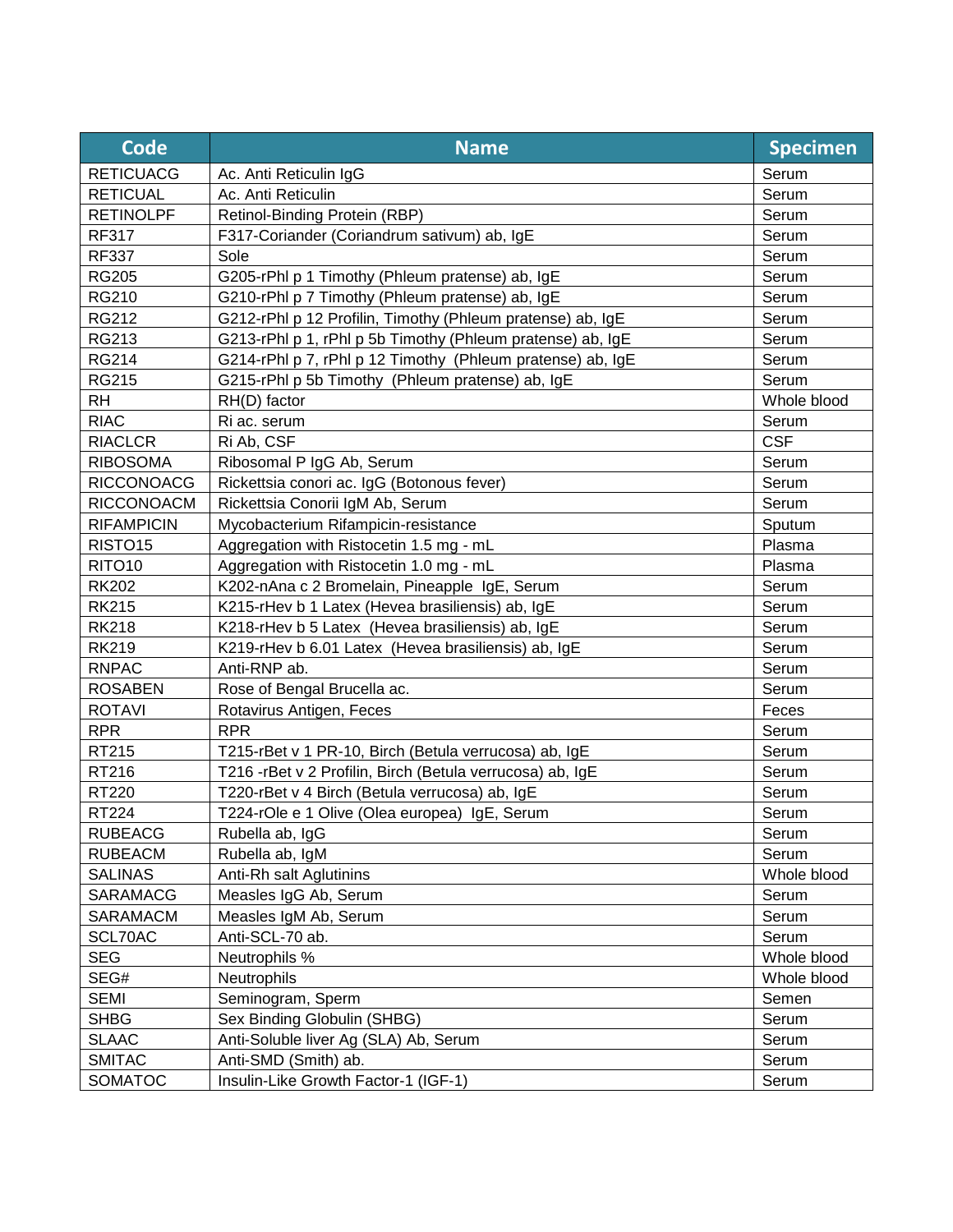| <b>Code</b>        | <b>Name</b>                                                         | <b>Specimen</b> |
|--------------------|---------------------------------------------------------------------|-----------------|
| SP100AC            | Anti-SP100 Ab (IgG), Serum                                          | Serum           |
| <b>SRPAC</b>       | Anti SRP antibodies (Signal Recognition Particle)                   | Serum           |
| <b>SSAAC</b>       | Anti-SSA (RO) ab.                                                   | Serum           |
| <b>SSBAC</b>       | Anti-SSB (LA) ab.                                                   | Serum           |
| <b>SSDNAAC</b>     | Ac. Anti SS-DNA                                                     | Serum           |
| Sweat              | Chloride, Sweat                                                     | Sweat           |
| <b>SUPRARREAC</b>  | Anti-Adrenal Cortex Ab, Serum                                       | Serum           |
| T01                | T1-Box-elder (Acer negundo) ab, IgE                                 | Serum           |
| T03                | T3-Common silver birch (Betula verrucosa) ab, IgE                   | Serum           |
| T07                | T7-Oak (Quercus alba) ab, IgE                                       | Serum           |
| T <sub>10</sub>    | T10-Walnut (Juglans californica) ab, IgE                            | Serum           |
| T11                | T11-Maple leaf sycamore, London plane (Platanus acerifolia) ab, IgE | Serum           |
| T <sub>12</sub>    | T12-Willow (Salix caprea) ab, IgE                                   | Serum           |
| T14                | T14-Cotton wood (Populus deltoides) ab, IgE                         | Serum           |
| T <sub>15</sub>    | T15-White ash (Fraxinus americana) ab, IgE                          | Serum           |
| T <sub>16</sub>    | T16-White pine (Pinus strobus) ab, IgE                              | Serum           |
| T18                | T18-Eucalyptus (Eucalyptus spp.) ab, IgE                            | Serum           |
| T <sub>19</sub>    | T19-Acacia (Acacia longifolia) ab, IgE                              | Serum           |
| T02                | T2-Grey alder (Alnus incana) ab, IgE                                | Serum           |
| <b>RT208</b>       | T208-Linden (Tilia cordata) ab, IgE                                 | Serum           |
| T <sub>21</sub>    | T21-Cajeput-tree (Melaleuca leucadendron) ab, IgE                   | Serum           |
| T210               | T210-Privet (Ligustrum vulgare) ab, IgE                             | Serum           |
| T226               | T226-nCup a 1 Cypress (Cupressus arizonica) ab, IgE                 | Serum           |
| T <sub>23</sub>    | T23-Italian cypress (Cupressus sempervirens) ab, IgE                | Serum           |
| T <sub>3</sub>     | T3 (Triiodothyronine), Total                                        | Serum           |
| T <sub>4</sub>     | T4 (Thyroxine), Total                                               | Serum           |
| T05                | T5-American beech (Fagus grandifolia) ab, IgE                       | Serum           |
| T06                | T6-Mountain juniper (Juniperus sabinoides) ab, IgE                  | Serum           |
| T70                | T70-Mulberry (Morus alba) ab, IgE                                   | Serum           |
| T72                | T72-Queen palm (Arecastrum romanzoffianum) ab, IgE                  | Serum           |
| <b>T08</b>         | T8-Elm (Ulmus americana) ab, IgE                                    | Serum           |
| T09                | T9-Olive (European olea) ab, IgE                                    | Serum           |
| TCO <sub>2</sub> V | Carbon dioxide, Blood                                               | Venous gas      |
| <b>TESTOS</b>      | Testosterone, Total                                                 | Serum           |
| <b>TESTOSLI</b>    | Testosterone, Free, Serum                                           | Serum           |
| <b>TETANOSACG</b>  | Tetanus Toxoid IgG Ab, Serum                                        | Serum           |
| <b>TG</b>          | Thyroglobulin                                                       | Serum           |
| TH                 | Hemorrhage Time                                                     | Plasma          |
| <b>TIBC</b>        | Total Iron-Binding Capacity, Serum                                  | Serum           |
| TIFICA_H           | Typius H                                                            | Serum           |
| TIFICA_O           | Tific O                                                             | Serum           |
| <b>TINTA</b>       | Chinese Ink Stain                                                   | <b>CSF</b>      |
| <b>TIRAVIH</b>     | <b>HIV Test Strip</b>                                               | Serum           |
| <b>TIROGLOAC</b>   | Anti-Thyroglobulin ab.                                              | Serum           |
| <b>TOXCDCONF</b>   | Clostridium difficile Toxin, PCR                                    | Feces           |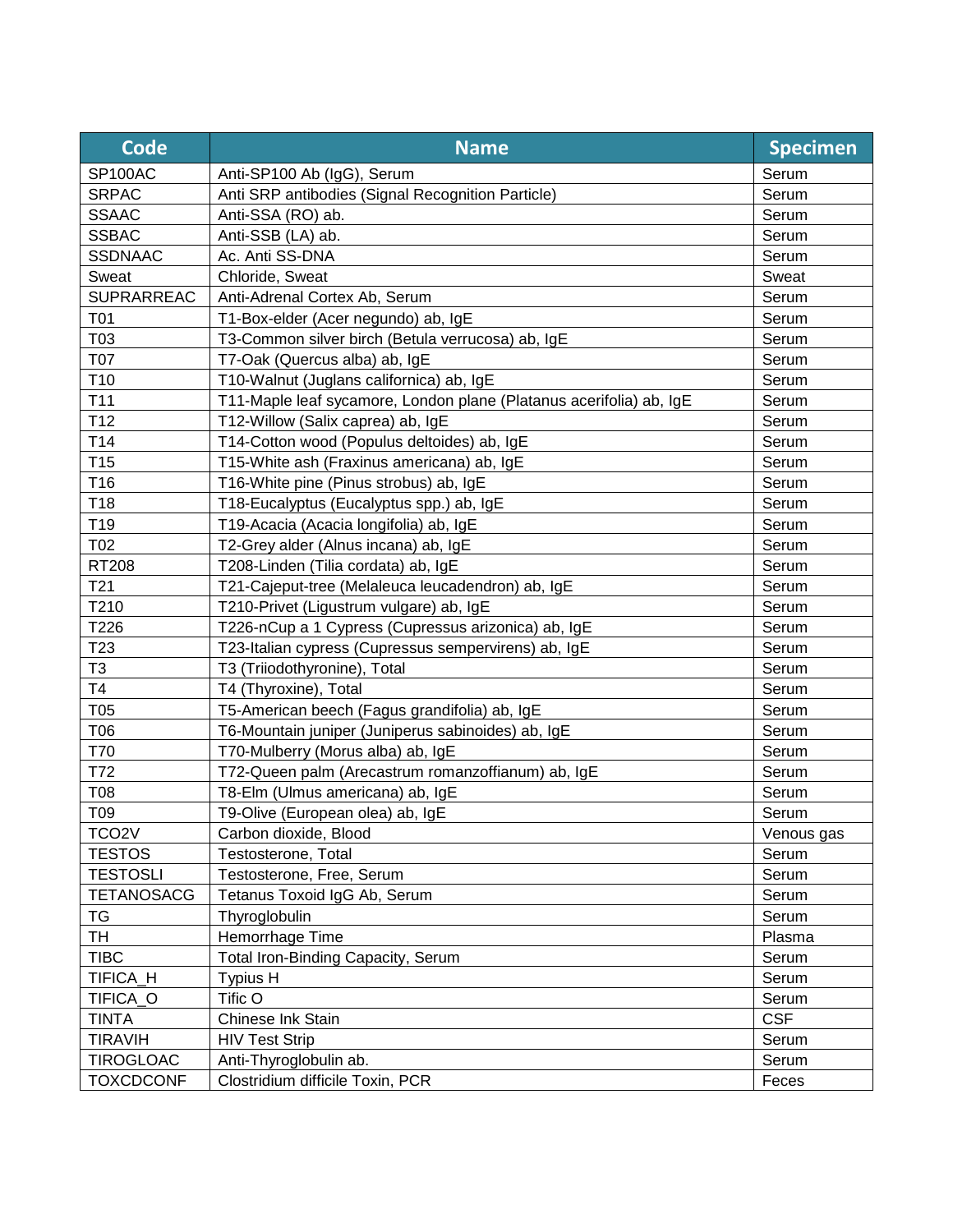| <b>TOXINACLDI</b><br>Clostridium difficile Toxin<br>Feces<br>Serum<br><b>TOXOACG</b><br>Toxoplasma gondii ab, IgG<br><b>TOXOACM</b><br>Toxoplasma gondii ab, IgM<br>Serum<br>Prothrombin time<br>TP.<br>Plasma<br>TP20210A<br>Coagulation factor II (Prothrombin). M20210A mutation<br>Whole blood<br><b>TPHA</b><br><b>TPHA</b><br>Serum<br>Serum<br><b>TRANSF</b><br>Transferrin<br>Serum<br><b>TRANSFCD</b><br>Carbohydrate Deficient Transferrin<br><b>TRANSGLACG</b><br>Ac. Anti Transglutaminase IgG<br>Serum<br><b>TRANSGLUTA</b><br>Tissue Transglutaminase (tTG) Ab IgA, Serum<br>Serum<br><b>TREPOACG</b><br>Syphilis Antibody, IgG, Serum<br>Serum<br><b>TREPTILASE</b><br>Reptilase time<br>Plasma<br>Triglycerides<br>Serum<br><b>TRI</b><br>Exudado<br><b>TRICHOMONA</b><br>Trichomona<br>vaginal<br><b>TRIPTASA</b><br>Serum<br>Tryptase, Serum<br>Serum<br><b>TRYPACRUAC</b><br>Trypanosoma cruzi Ab, IgG-IgM, Serum<br><b>TSH</b><br>Thyroid-Stimulating Hormone (TSH)<br>Serum<br><b>TTP</b><br>Partial thromboplastin time<br>Plasma<br><b>TTROMBINA</b><br>Thrombin Time, Plasma<br>Plasma<br>Francisella Tularensis Ab, Serum<br><b>TULAREMIAC</b><br>Serum<br><b>UREA</b><br>Serum<br>Urea<br>UREA_MG<br>Urea, Urine<br>24hs urine<br>UREA2<br>24hs urine<br>Urea, urine<br>Endocervical/<br><b>UREAPLAS</b><br>Ureaplasma urealyticum, culture<br>uretral swab<br>Uric Acid<br>Serum<br><b>URI</b><br>URI MG<br>Uric acid, Urine<br>Spot urine<br>Serum<br><b>UROBILIGEN</b><br>Urobilinogen<br>V1HORA<br>Sedimentation rate at 1 hour<br>Whole blood<br>Serum<br>VALPROICO<br>Valproic acid, Serum<br>Vanillylmandelic Acid (VMA), Urine<br>Serum<br>VANILMAN<br>Varicella-Zoster Virus (VZV) Ab, IgG, Serum<br>VARICEACG<br>Serum<br>VARICEACM<br>Varicella-Zoster Virus (VZV) Ab, IgM, Serum<br>Serum<br><b>CSF</b><br><b>VARICELLCR</b><br>Varicella zoster ac. LCR |
|------------------------------------------------------------------------------------------------------------------------------------------------------------------------------------------------------------------------------------------------------------------------------------------------------------------------------------------------------------------------------------------------------------------------------------------------------------------------------------------------------------------------------------------------------------------------------------------------------------------------------------------------------------------------------------------------------------------------------------------------------------------------------------------------------------------------------------------------------------------------------------------------------------------------------------------------------------------------------------------------------------------------------------------------------------------------------------------------------------------------------------------------------------------------------------------------------------------------------------------------------------------------------------------------------------------------------------------------------------------------------------------------------------------------------------------------------------------------------------------------------------------------------------------------------------------------------------------------------------------------------------------------------------------------------------------------------------------------------------------------------------------------------------------------------------------------------------------------------------------------------------------------|
|                                                                                                                                                                                                                                                                                                                                                                                                                                                                                                                                                                                                                                                                                                                                                                                                                                                                                                                                                                                                                                                                                                                                                                                                                                                                                                                                                                                                                                                                                                                                                                                                                                                                                                                                                                                                                                                                                                |
|                                                                                                                                                                                                                                                                                                                                                                                                                                                                                                                                                                                                                                                                                                                                                                                                                                                                                                                                                                                                                                                                                                                                                                                                                                                                                                                                                                                                                                                                                                                                                                                                                                                                                                                                                                                                                                                                                                |
|                                                                                                                                                                                                                                                                                                                                                                                                                                                                                                                                                                                                                                                                                                                                                                                                                                                                                                                                                                                                                                                                                                                                                                                                                                                                                                                                                                                                                                                                                                                                                                                                                                                                                                                                                                                                                                                                                                |
|                                                                                                                                                                                                                                                                                                                                                                                                                                                                                                                                                                                                                                                                                                                                                                                                                                                                                                                                                                                                                                                                                                                                                                                                                                                                                                                                                                                                                                                                                                                                                                                                                                                                                                                                                                                                                                                                                                |
|                                                                                                                                                                                                                                                                                                                                                                                                                                                                                                                                                                                                                                                                                                                                                                                                                                                                                                                                                                                                                                                                                                                                                                                                                                                                                                                                                                                                                                                                                                                                                                                                                                                                                                                                                                                                                                                                                                |
|                                                                                                                                                                                                                                                                                                                                                                                                                                                                                                                                                                                                                                                                                                                                                                                                                                                                                                                                                                                                                                                                                                                                                                                                                                                                                                                                                                                                                                                                                                                                                                                                                                                                                                                                                                                                                                                                                                |
|                                                                                                                                                                                                                                                                                                                                                                                                                                                                                                                                                                                                                                                                                                                                                                                                                                                                                                                                                                                                                                                                                                                                                                                                                                                                                                                                                                                                                                                                                                                                                                                                                                                                                                                                                                                                                                                                                                |
|                                                                                                                                                                                                                                                                                                                                                                                                                                                                                                                                                                                                                                                                                                                                                                                                                                                                                                                                                                                                                                                                                                                                                                                                                                                                                                                                                                                                                                                                                                                                                                                                                                                                                                                                                                                                                                                                                                |
|                                                                                                                                                                                                                                                                                                                                                                                                                                                                                                                                                                                                                                                                                                                                                                                                                                                                                                                                                                                                                                                                                                                                                                                                                                                                                                                                                                                                                                                                                                                                                                                                                                                                                                                                                                                                                                                                                                |
|                                                                                                                                                                                                                                                                                                                                                                                                                                                                                                                                                                                                                                                                                                                                                                                                                                                                                                                                                                                                                                                                                                                                                                                                                                                                                                                                                                                                                                                                                                                                                                                                                                                                                                                                                                                                                                                                                                |
|                                                                                                                                                                                                                                                                                                                                                                                                                                                                                                                                                                                                                                                                                                                                                                                                                                                                                                                                                                                                                                                                                                                                                                                                                                                                                                                                                                                                                                                                                                                                                                                                                                                                                                                                                                                                                                                                                                |
|                                                                                                                                                                                                                                                                                                                                                                                                                                                                                                                                                                                                                                                                                                                                                                                                                                                                                                                                                                                                                                                                                                                                                                                                                                                                                                                                                                                                                                                                                                                                                                                                                                                                                                                                                                                                                                                                                                |
|                                                                                                                                                                                                                                                                                                                                                                                                                                                                                                                                                                                                                                                                                                                                                                                                                                                                                                                                                                                                                                                                                                                                                                                                                                                                                                                                                                                                                                                                                                                                                                                                                                                                                                                                                                                                                                                                                                |
|                                                                                                                                                                                                                                                                                                                                                                                                                                                                                                                                                                                                                                                                                                                                                                                                                                                                                                                                                                                                                                                                                                                                                                                                                                                                                                                                                                                                                                                                                                                                                                                                                                                                                                                                                                                                                                                                                                |
|                                                                                                                                                                                                                                                                                                                                                                                                                                                                                                                                                                                                                                                                                                                                                                                                                                                                                                                                                                                                                                                                                                                                                                                                                                                                                                                                                                                                                                                                                                                                                                                                                                                                                                                                                                                                                                                                                                |
|                                                                                                                                                                                                                                                                                                                                                                                                                                                                                                                                                                                                                                                                                                                                                                                                                                                                                                                                                                                                                                                                                                                                                                                                                                                                                                                                                                                                                                                                                                                                                                                                                                                                                                                                                                                                                                                                                                |
|                                                                                                                                                                                                                                                                                                                                                                                                                                                                                                                                                                                                                                                                                                                                                                                                                                                                                                                                                                                                                                                                                                                                                                                                                                                                                                                                                                                                                                                                                                                                                                                                                                                                                                                                                                                                                                                                                                |
|                                                                                                                                                                                                                                                                                                                                                                                                                                                                                                                                                                                                                                                                                                                                                                                                                                                                                                                                                                                                                                                                                                                                                                                                                                                                                                                                                                                                                                                                                                                                                                                                                                                                                                                                                                                                                                                                                                |
|                                                                                                                                                                                                                                                                                                                                                                                                                                                                                                                                                                                                                                                                                                                                                                                                                                                                                                                                                                                                                                                                                                                                                                                                                                                                                                                                                                                                                                                                                                                                                                                                                                                                                                                                                                                                                                                                                                |
|                                                                                                                                                                                                                                                                                                                                                                                                                                                                                                                                                                                                                                                                                                                                                                                                                                                                                                                                                                                                                                                                                                                                                                                                                                                                                                                                                                                                                                                                                                                                                                                                                                                                                                                                                                                                                                                                                                |
|                                                                                                                                                                                                                                                                                                                                                                                                                                                                                                                                                                                                                                                                                                                                                                                                                                                                                                                                                                                                                                                                                                                                                                                                                                                                                                                                                                                                                                                                                                                                                                                                                                                                                                                                                                                                                                                                                                |
|                                                                                                                                                                                                                                                                                                                                                                                                                                                                                                                                                                                                                                                                                                                                                                                                                                                                                                                                                                                                                                                                                                                                                                                                                                                                                                                                                                                                                                                                                                                                                                                                                                                                                                                                                                                                                                                                                                |
|                                                                                                                                                                                                                                                                                                                                                                                                                                                                                                                                                                                                                                                                                                                                                                                                                                                                                                                                                                                                                                                                                                                                                                                                                                                                                                                                                                                                                                                                                                                                                                                                                                                                                                                                                                                                                                                                                                |
|                                                                                                                                                                                                                                                                                                                                                                                                                                                                                                                                                                                                                                                                                                                                                                                                                                                                                                                                                                                                                                                                                                                                                                                                                                                                                                                                                                                                                                                                                                                                                                                                                                                                                                                                                                                                                                                                                                |
|                                                                                                                                                                                                                                                                                                                                                                                                                                                                                                                                                                                                                                                                                                                                                                                                                                                                                                                                                                                                                                                                                                                                                                                                                                                                                                                                                                                                                                                                                                                                                                                                                                                                                                                                                                                                                                                                                                |
|                                                                                                                                                                                                                                                                                                                                                                                                                                                                                                                                                                                                                                                                                                                                                                                                                                                                                                                                                                                                                                                                                                                                                                                                                                                                                                                                                                                                                                                                                                                                                                                                                                                                                                                                                                                                                                                                                                |
|                                                                                                                                                                                                                                                                                                                                                                                                                                                                                                                                                                                                                                                                                                                                                                                                                                                                                                                                                                                                                                                                                                                                                                                                                                                                                                                                                                                                                                                                                                                                                                                                                                                                                                                                                                                                                                                                                                |
|                                                                                                                                                                                                                                                                                                                                                                                                                                                                                                                                                                                                                                                                                                                                                                                                                                                                                                                                                                                                                                                                                                                                                                                                                                                                                                                                                                                                                                                                                                                                                                                                                                                                                                                                                                                                                                                                                                |
|                                                                                                                                                                                                                                                                                                                                                                                                                                                                                                                                                                                                                                                                                                                                                                                                                                                                                                                                                                                                                                                                                                                                                                                                                                                                                                                                                                                                                                                                                                                                                                                                                                                                                                                                                                                                                                                                                                |
|                                                                                                                                                                                                                                                                                                                                                                                                                                                                                                                                                                                                                                                                                                                                                                                                                                                                                                                                                                                                                                                                                                                                                                                                                                                                                                                                                                                                                                                                                                                                                                                                                                                                                                                                                                                                                                                                                                |
|                                                                                                                                                                                                                                                                                                                                                                                                                                                                                                                                                                                                                                                                                                                                                                                                                                                                                                                                                                                                                                                                                                                                                                                                                                                                                                                                                                                                                                                                                                                                                                                                                                                                                                                                                                                                                                                                                                |
|                                                                                                                                                                                                                                                                                                                                                                                                                                                                                                                                                                                                                                                                                                                                                                                                                                                                                                                                                                                                                                                                                                                                                                                                                                                                                                                                                                                                                                                                                                                                                                                                                                                                                                                                                                                                                                                                                                |
|                                                                                                                                                                                                                                                                                                                                                                                                                                                                                                                                                                                                                                                                                                                                                                                                                                                                                                                                                                                                                                                                                                                                                                                                                                                                                                                                                                                                                                                                                                                                                                                                                                                                                                                                                                                                                                                                                                |
|                                                                                                                                                                                                                                                                                                                                                                                                                                                                                                                                                                                                                                                                                                                                                                                                                                                                                                                                                                                                                                                                                                                                                                                                                                                                                                                                                                                                                                                                                                                                                                                                                                                                                                                                                                                                                                                                                                |
| <b>VCM</b><br>Mean corpuscular volume (MCV)<br>Whole blood                                                                                                                                                                                                                                                                                                                                                                                                                                                                                                                                                                                                                                                                                                                                                                                                                                                                                                                                                                                                                                                                                                                                                                                                                                                                                                                                                                                                                                                                                                                                                                                                                                                                                                                                                                                                                                     |
| <b>VDRL</b><br><b>VDRL</b> test<br>Serum                                                                                                                                                                                                                                                                                                                                                                                                                                                                                                                                                                                                                                                                                                                                                                                                                                                                                                                                                                                                                                                                                                                                                                                                                                                                                                                                                                                                                                                                                                                                                                                                                                                                                                                                                                                                                                                       |
| VELCARDIGE<br>22q11.2 Deletion-Duplication, FISH, Blood<br>Whole blood                                                                                                                                                                                                                                                                                                                                                                                                                                                                                                                                                                                                                                                                                                                                                                                                                                                                                                                                                                                                                                                                                                                                                                                                                                                                                                                                                                                                                                                                                                                                                                                                                                                                                                                                                                                                                         |
| <b>VIH1RNA</b><br>HIV-1 RNA Detection and Quantification, Plasma<br>Whole blood                                                                                                                                                                                                                                                                                                                                                                                                                                                                                                                                                                                                                                                                                                                                                                                                                                                                                                                                                                                                                                                                                                                                                                                                                                                                                                                                                                                                                                                                                                                                                                                                                                                                                                                                                                                                                |
| <b>VIHAC</b><br>HIV-1-2 ab, Total<br>Serum                                                                                                                                                                                                                                                                                                                                                                                                                                                                                                                                                                                                                                                                                                                                                                                                                                                                                                                                                                                                                                                                                                                                                                                                                                                                                                                                                                                                                                                                                                                                                                                                                                                                                                                                                                                                                                                     |
| HIV RNA Quantification, PCR<br><b>VIHRNA1</b><br>Plasma                                                                                                                                                                                                                                                                                                                                                                                                                                                                                                                                                                                                                                                                                                                                                                                                                                                                                                                                                                                                                                                                                                                                                                                                                                                                                                                                                                                                                                                                                                                                                                                                                                                                                                                                                                                                                                        |
| <b>VITAA</b><br>Vitamin A (Retinol), Serum<br>Serum                                                                                                                                                                                                                                                                                                                                                                                                                                                                                                                                                                                                                                                                                                                                                                                                                                                                                                                                                                                                                                                                                                                                                                                                                                                                                                                                                                                                                                                                                                                                                                                                                                                                                                                                                                                                                                            |
| VITAB1<br>Vitamin B1 (Thiamine), Serum<br>Whole blood                                                                                                                                                                                                                                                                                                                                                                                                                                                                                                                                                                                                                                                                                                                                                                                                                                                                                                                                                                                                                                                                                                                                                                                                                                                                                                                                                                                                                                                                                                                                                                                                                                                                                                                                                                                                                                          |
| Vitamin B12 (Cyanocobalamin)<br>VITAB12<br>Serum                                                                                                                                                                                                                                                                                                                                                                                                                                                                                                                                                                                                                                                                                                                                                                                                                                                                                                                                                                                                                                                                                                                                                                                                                                                                                                                                                                                                                                                                                                                                                                                                                                                                                                                                                                                                                                               |
| VITAB6<br>Vitamin B6 (Pyridoxal Phosphate), Serum<br>Serum                                                                                                                                                                                                                                                                                                                                                                                                                                                                                                                                                                                                                                                                                                                                                                                                                                                                                                                                                                                                                                                                                                                                                                                                                                                                                                                                                                                                                                                                                                                                                                                                                                                                                                                                                                                                                                     |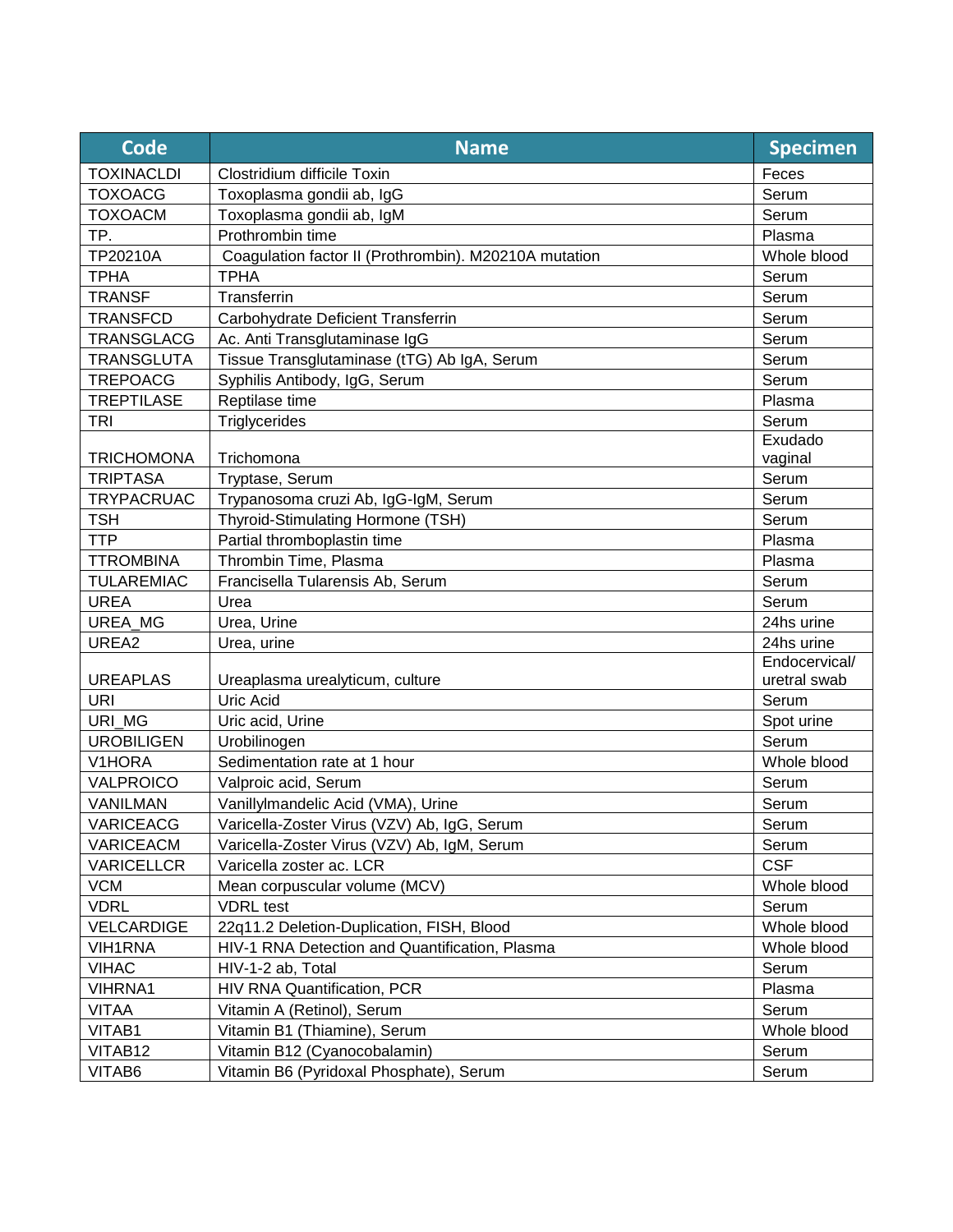| <b>Code</b>       | <b>Name</b>                                                                               | <b>Specimen</b> |
|-------------------|-------------------------------------------------------------------------------------------|-----------------|
| <b>VITAC</b>      | Vitamin C (Ascorbic acid), Serum                                                          | Plasma          |
| VITAD1 25         | Vitamin D (25-Hydroxyvitamin D1), Serum                                                   | Serum           |
| VITAD25           | Vitamin D (25-Hydroxyvitamin D2 & D3)                                                     | Serum           |
| <b>VITAE</b>      | Vitamin E (Alpha-tocopherol), Serum                                                       | Serum           |
| <b>VLDL</b>       | <b>VLDL Cholesterol</b>                                                                   | Serum           |
| <b>VPM</b>        | Mean platelet volume                                                                      | Whole blood     |
| <b>VRS</b>        | <b>Respiratory Syncytial Virus</b>                                                        | <b>NFA</b>      |
| <b>VRSACG</b>     | Respiratory Syncytial Virus (RSV) IgG Ab, Serum                                           | Serum           |
| <b>VRSACM</b>     | Respiratory syncytial virus ac. IgM                                                       | Serum           |
| W01               | W1-Common ragweed (Ambrosia artemisiifolia (A. elatior) IgE, Serum                        | Serum           |
| W02               | W2-Western ragweed (Ambrosia psilostachya) ab, IgE                                        | Serum           |
| W05               | W5-Wormwood (Artemisia absinthium) ab, IgE                                                | Serum           |
| <b>W07</b>        | W7-Marguerite, Ox-eye daisy (Chrysanthemum leucanthemum) ab, IgE                          | Serum           |
| W10               | W10-Goosefoot (Chenopodium album) ab, IgE                                                 | Serum           |
| W11               | W11-Salsola kali (Pestifer, salsola) ab, IgE                                              | Serum           |
| W13               | W13-Cocklebur (Xanthium commune) ab, IgE                                                  | Serum           |
| W14               | W14-Common pigweed (Amaranthus retroflexus) ab, IgE                                       | Serum           |
| W15               | W15-Scale, lenscale (Atriplex lentiformis) ab, IgE                                        | Serum           |
| W18               | W18-Sheep sorrel (Rumex acetosella) ab, IgE                                               | Serum           |
| W19               | W19-Wall pellitory (Parietaria officinalis) ab, IgE                                       | Serum           |
| W <sub>2</sub>    | W2-Western ragweed (Humulus scandens) ab, IgE                                             | Serum           |
| W20               | urtica dioca ab IgE                                                                       | Serum           |
| W21               | W21-Wall pellitory (Parietaria judaica) ab, IgE                                           | Serum           |
| W211              | W211-rPar j 2 LTP, Wall pellitory (Parietaria judaica) ab, IgE                            | Serum           |
| W231              | W231-nArt v 1 Mugwort (Artemisia vulgaris) IgE, Serum                                     | Serum           |
| W232              | W232-nSal k 1 Saltwort (Salsola kali) ab, IgE                                             | Serum           |
| W03               | W3-Giant ragweed (Ambrosia trifida) ab, IgE                                               | Serum           |
| <b>W05</b>        | W5-Wormwood (Artemisia absinthium) ab, IgE                                                | Serum           |
| W06               | W6-Mugwort (Artemisia vulgaris) ab, IgE                                                   | Serum           |
| W08               | W8-Dandelion (Taraxacum vulgare) ab, IgE                                                  | Serum           |
| W09               | W9-Plantain (Plantago lanceolata) ab, IgE                                                 | Serum           |
| <b>WAALER</b>     | Waaler-Rose                                                                               | Serum           |
| WESTERNAC         | HIV-1 Ab, Western Blot Confirmation, Serum                                                | Serum           |
| WILLEBRAND        | von Willebrand Factor Ag, Plasma                                                          | Plasma          |
| <b>XAAC</b>       | Anti-lia (Anti-Xa activity), Plasma                                                       | Plasma          |
| <b>XEXCR</b>      | <b>Xylose Excretion</b>                                                                   | Serum           |
| <b>XILO</b>       | Xylose serum                                                                              | Serum           |
| XILO <sub>2</sub> | <b>Xylose Urine</b>                                                                       | Spot urine      |
| <b>YERPSEUAC</b>  | Yersinia Pseudotuberculosis Ab, Serum                                                     | Serum           |
| YERSINI3AC        | Yersinia enterocolítica 3                                                                 | Serum           |
| YERSINI9AC        | Yersinia enterocolítica 9                                                                 | Serum           |
| <b>YOAC</b>       | Anti-Yo Ab, Serum                                                                         | Serum           |
| <b>YOACLCR</b>    | Anti-Yo Ab, CSF                                                                           | <b>CSF</b>      |
| ZAP70             | IGH Somatic Hypermutation Analysis, B-Cell Chronic Lymphocytic<br>Leukemia (B-CLL), Blood | Whole blood     |